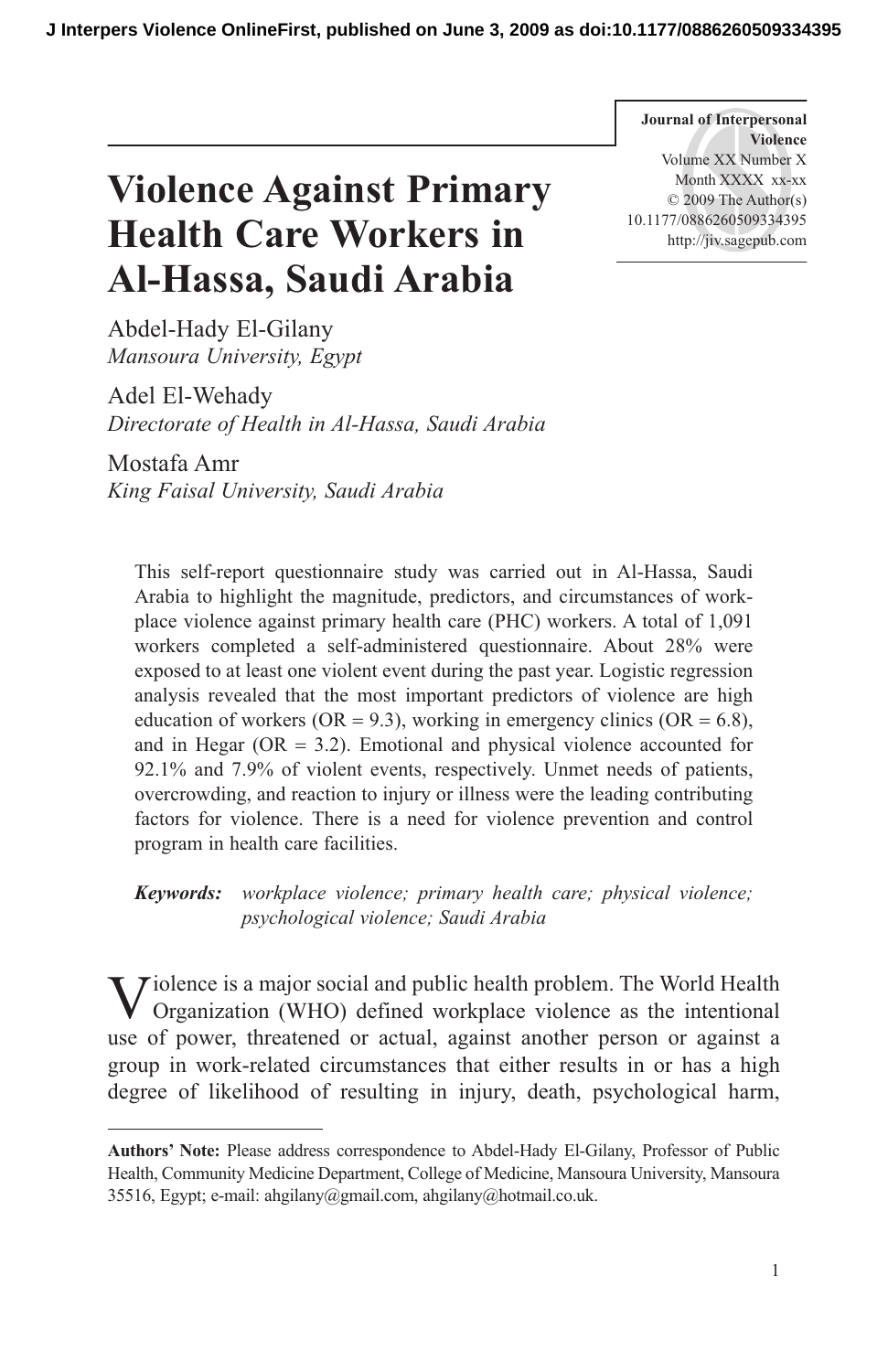maldevelopment, or deprivation (WHO, 1995). Although violence (either physical or psychological) directed at health care providers is reported as endemic occupational hazard (Whitly, Jacobson, & Gawrys, 1996), the real size of the problem is largely unknown, and recent surveys showed that the current figures represent only the tip of the iceberg (Goodman, Jenkins, & Mercy, 1994; International Labor Office [ILO]/International Council of Nurses [ICN]/WHO/Public Services International [PSI], 2003a).

The true incidence of violence in health care setting is difficult to estimate. Whereas physical violence at the workplace has been always recognized, the existence of psychological violence has been long underestimated and is now receiving due attention (Di Martino, 2003).

In country case studies, Di Martino (2003) reported high rates of psychological assaults in past year ranging from 32.2% in Bulgaria to 67.0% in Australia. The rate of physical violence ranged from 3.0% in Lebanon to 17.0% in South Africa. In Israel, 58.5% and 9.5% of community physicians were exposed to verbal and physical violence during the previous year, respectively (Carmi-Iluz, Peleg, Freud, & Shvartzman, 2005). The corresponding rates were 91.1% and 33.0% among nurses in Turkey (Celil, Celik, Agirbas, & Ugurluoglu, 2007).

Workplace violence has its origin in a number of factors. Individual factors (e.g., particular gender of workers) may heighten the risk. Environmental factors (e.g., poor security) can increase the risk of violence. Understaffing may increase the risk of violence due to longer patient wait times and workers being alone with patients. Mistrust or miscommunication between care providers and attendants may contribute to violence in health care setting (Centers for Disease Control and Prevention [CDC], 2002; Cole, Grubb, Sauter, Swanson, & Lawless, 1997; Di Martino, 2003; Levin, Hewitt, & Misner, 1998; Texas Workers' Compensation Commission, 2007; U.S. Department of Labor, 2007a, 2007b).

Violence at work can trigger a range of physical and emotional outcomes in victims (e.g., anger, shock, fear, depression, anxiety, and sleep disturbances). Characteristics of perpetrators include demographic factors, traumatic life events, psychological and/or behavioral disorders, and personality factors (Budd, 1999; CDC, 2002; Di Martino, 2003; Texas Workers' Compensation Commission, 2007).

Violence is not only an occupational health issue but also may have significant implications for the quality of care provided (Arnetz & Arnetz, 2001). To the best knowledge of authors, there is no published research on the problem of workplace violence in health sectors in Saudi Arabia. Furthermore, there is neither statistics on workplace violence in its different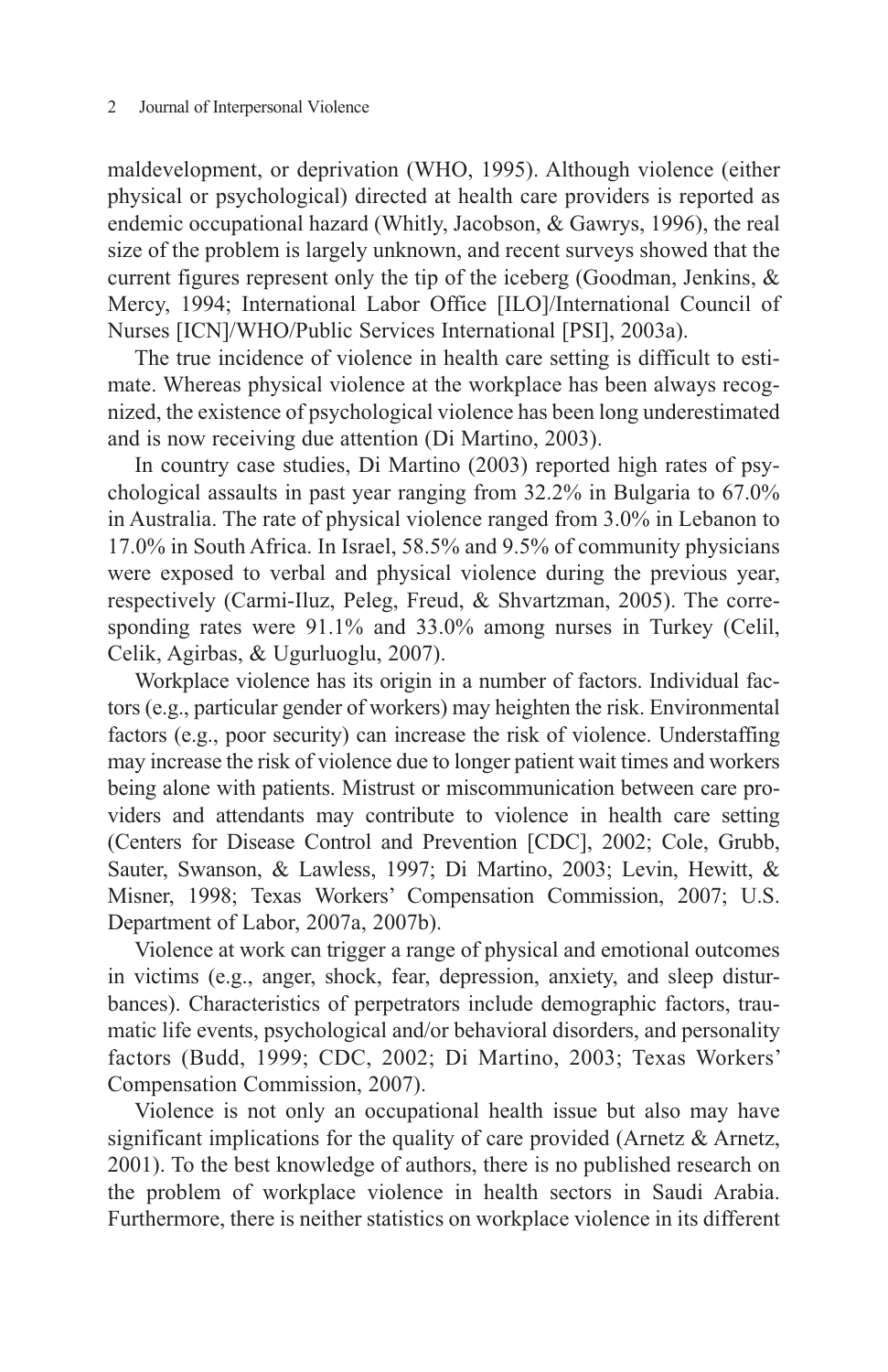forms nor even a formal acknowledgment of its existence. This study aims to highlight the magnitude of workplace violence against health care workers in primary health care (PHC), the type of violence, its risk factors, the nature of perpetrators, and its impact on victims.

### **Population and Method**

#### **Setting**

This study was carried out in Al-Hassa, Saudi Arabia, during the period from October 1 to December 31, 2006. PHC in the Al-Hassa Directorate of Health is provided through a network of 54 centers distributed in urban, rural, and Hegar (Bedouin desert collections) areas. PHC services are managed as a central vertical program. PHC centers work one shift for 5 days a week. Centers in Hegar and some rural areas provide emergency services throughout the week, three shifts per day. Human resources are mostly expatriate health workers (Arab and non-Arab) with a slow increase of Saudi, especially nonmedical and paramedical personnel. There is no policy regarding violence in health centers. Furthermore, there is no system of sanctioning perpetrators.

#### **Participants**

The target population was all workers who had worked in PHC for at least a year. This is because the outcome variable is exposure to work place violence victimization over the past year, whatever the type of violence. Every exposure to work place violence was not studied to avoid recall bias about the event of violence. A total of 1,228 personnel of different nationalities, religions, and educational background were working in these centers. Of these workers, 94 were excluded because they worked in PHC for less than 1 year.

An anonymous, self-administered questionnaire was distributed to 1,134 personnel and recollected by sector supervisors. A total of 1,091 questionnaires were returned (response rate 96.1%). These included 211 physicians, 430 nurses/midwifes, 31 health inspectors, 104 pharmacists, 94 technicians, 159 servants/drivers, and 62 other workers. Thirty-seven of workers were not on duty during the study period (annual vacation or maternity leave). Only 6 personnel, who are low-educated service personnel unaware of the importance of the study results, were not interested in the study.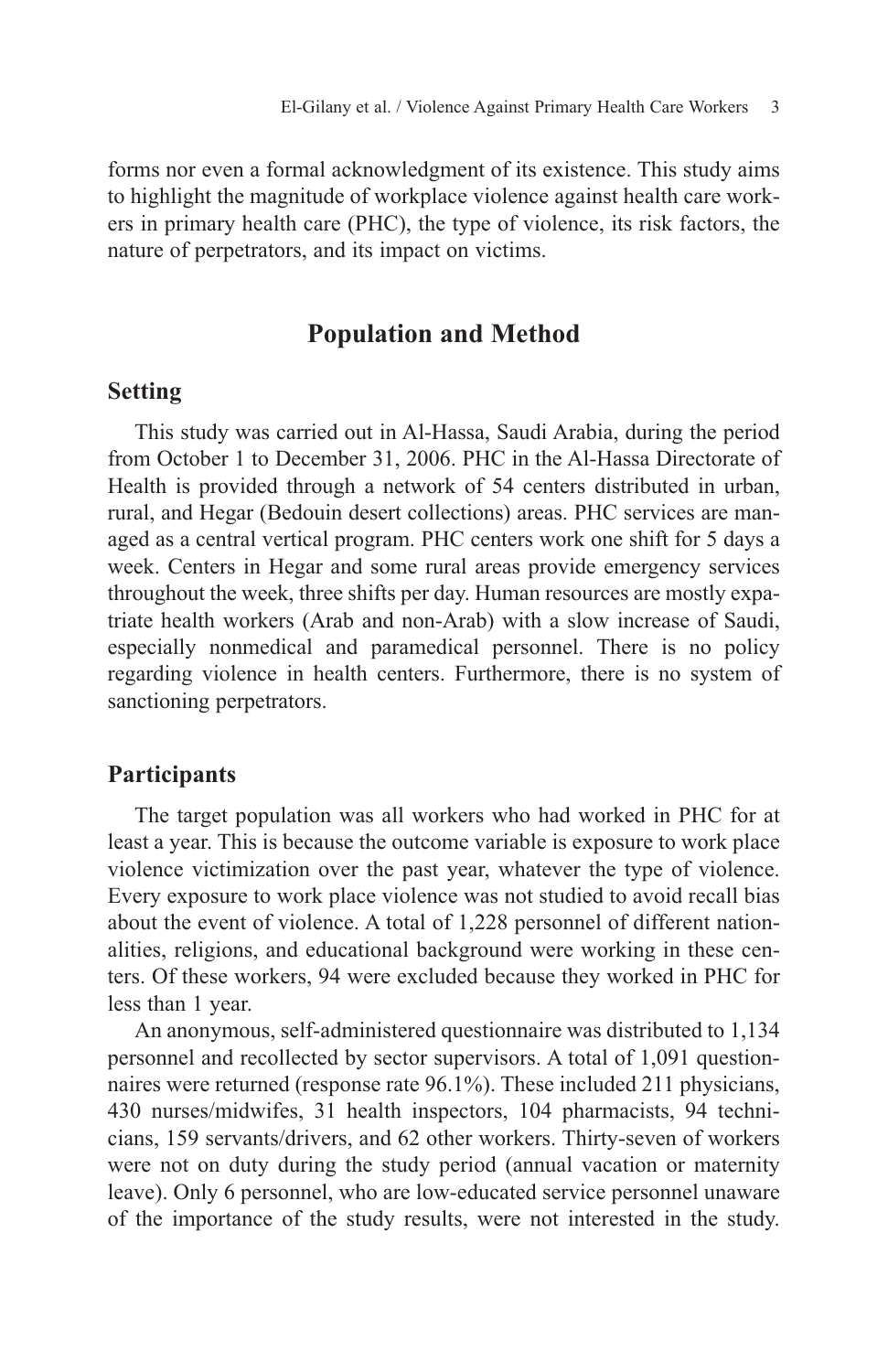None of the eligible personnel was excluded in spite of the language barrier. All health care workers are Arabic and/or English speakers.

The high response rate was expected. Violence is an emerging problem in the PHC setting, and there is informal commitment to reveal its magnitude and circumstances. This is a prerequisite for a potential future program intended to control this problem and its reasons. Also, field supervisors contributed to this high response rate. They distributed the questionnaires during their visits to the health centers and recollected them at the end of the working day. They revised the questionnaire for completeness and clarified any vague points in the field.

# **Questionnaire**

The questionnaire developed by ILO/ICN/WHO/PSI (2003b) and used for country case studies of workplace violence in the health sector was modified and used in this study. Both the English and Arabic versions were used.

The questionnaires were translated into Arabic separately by two translators (the first two authors). The two versions were combined and revised and then back translated into English by a third translator (one of the bilingual sector supervisors). The translation was refined after back translation until agreement was obtained among all three translators. Three bilingual PHC supervisors examined the versions of the questionnaire for content and construct validity and agreed on it. Sector supervisors are specialists in public health or general medicine with long experience in PHC in the region and have good knowledge of the Saudi culture.

Both forms of the questionnaire were then piloted for comprehension and ease of administration on 20 Arabic-speaking (Saudi and non-Saudi) and 20 non–Arabic-speaking PHC workers not included in the full-scale study. Many questions were left blank (unanswered) by the majority of both groups of health care workers (e.g., those concerning the racial harassments and questions at the end of the questionnaire). Other questions were not clear to nonmedical and paramedical personnel.

#### **Problems Experienced With the Questionnaire**

It is the long and tedious process of filling the questionnaire that bothers workers. All questions were closed-ended so as to minimize writing and to make health care workers feel safe to express themselves.

The following major changes were judged necessary and were made to the questionnaire to improve clarity and appropriateness to the Saudi situation: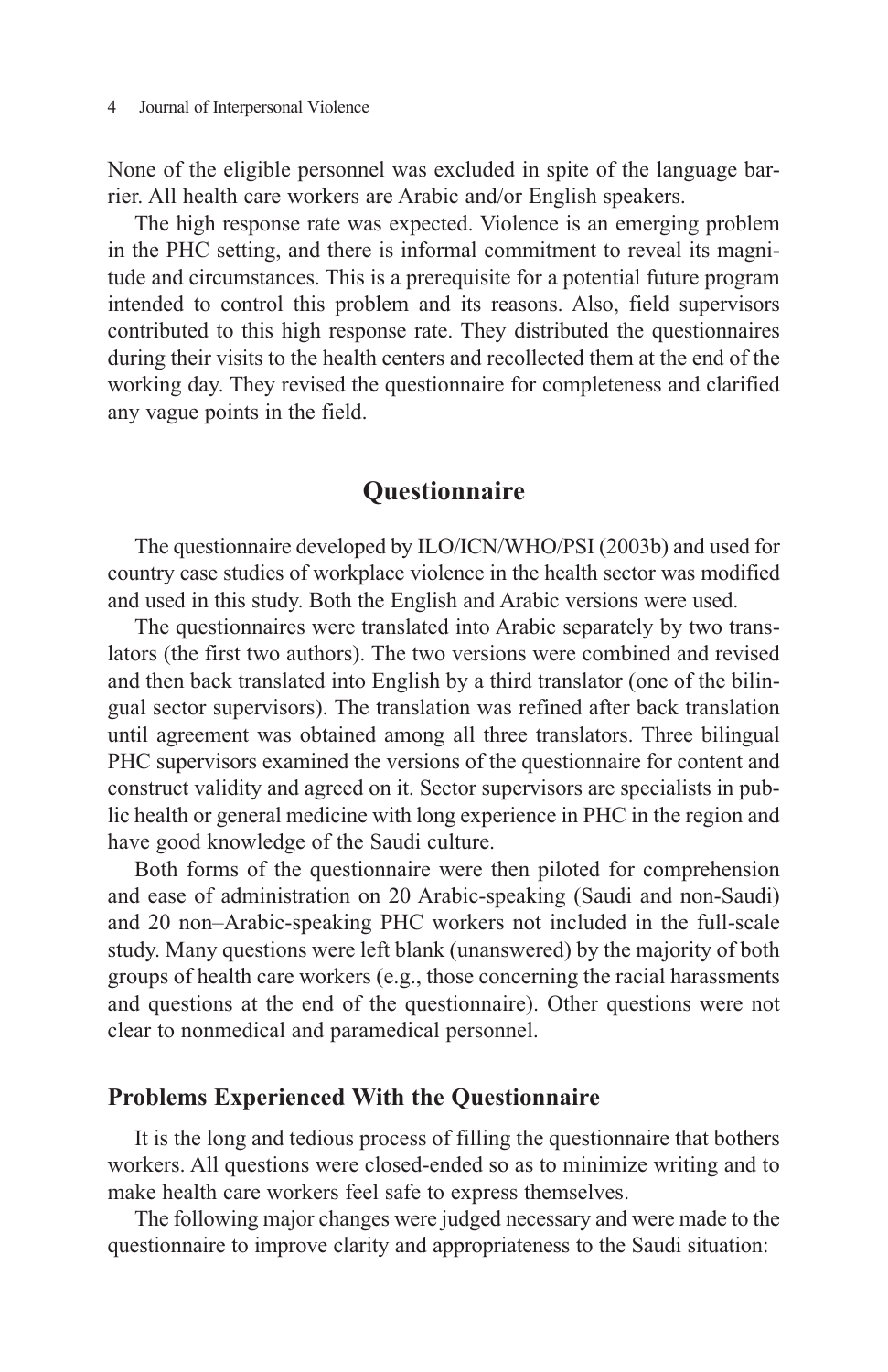- 1. Racial harassment is rarely encountered in Saudi Arabia, so this section was deleted from the questionnaire.
- 2. New questions were added; for example, locality of health centers (whether urban, rural, or Hegar), education, and nature of work in PHC center.
- 3. Twelve questions were deleted; for example, marital status. This is because many expatriate workers leave their families in their home countries, thus lacking their family support. These are either nonapplicable to the PHC setting as all workers are full-time governmental employees and deal with all types of patients/clients. We were concerned only with workers exposed to (not witnessed) violence because this will duplicate information collected and there may be a possible a mix between experiences and witnessed events.
- 4. Many questions were abbreviated or reworded to be simple and understandable (e.g., PV1.10, VA7,BM7, Sh7, HE1, HE3, O1-3).

The final questionnaire covered the personal and workplace data, physical workplace violence, psychological workplace violence (verbal abuse, bullying/mobbing, and sexual harassment), perpetrators of violence, and opinion on workplace violence.

Most of the perpetrators are residing in the catchments area of the health center and are well known to health care workers. Workflow necessitates that patients should get the family file during consultation, so their identity is known. Only in cases of emergency, the perpetrators may be strangers and therefore their age and education may remain unknown.

Approval of the Al-Hassa Directorate of Health was obtained before implementation of the full-scale study. Sector supervisors collected data from PHC workers under supervision of the authors. The questionnaire was distributed individually to health care workers. Sector supervisors explained the objectives of the study to the PHC workers and clarified any questions related to questionnaire.

# **Data Analysis**

Data were analyzed using Statistical Package for Social Sciences (SPSS) version 11. Due to a small proportion of physical violence and to boost the power of the logistic regression analysis, physical and emotional violence were treated as a unit. Descriptive statistics were done. The chi-square test was used as a test of significance in univariate analysis of the predictors of the outcome variable (exposure to violence, whatever its type, during the past year). Only significant predictors of exposure to violence in univariate analysis were entered into multivariate stepwise forward Wald logistic regression analysis. Odds ratios and their confidence intervals were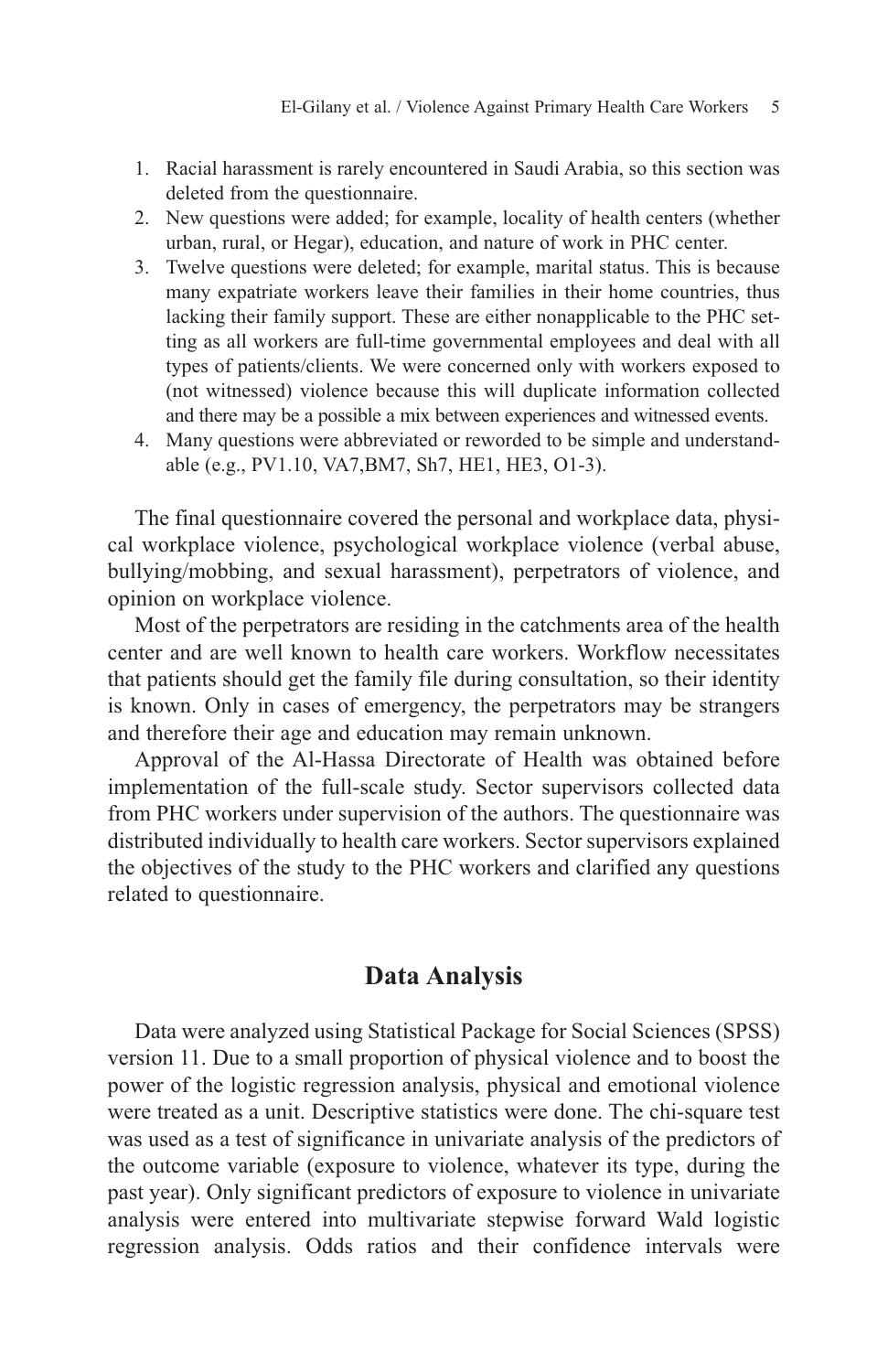presented. The unit of analysis in the model is the victim (whether exposed to violence of any type) and not the violent event. Features of work setting and circumstances of events were not used as predictors of violence because these are based on subjective reporting, which may be liable to recall bias, and victims gave more than one answer for a single event of violence. A  $p$  value  $\leq 0.05$  was considered statistically significant.

## **Results**

The study results will be portrayed in four categories: total worker-based results, victim-based results, event-based results, and perpetrators-based results.

*Total worker-based results.* The study reveals that 302 (27.7%) of PHC workers were exposed to 913 physical and emotional/psychological violent attacks during the past year. These 302 victims had a median and mean of 3 attacks and a range of 1 to 25 violent events. More than one third (35.8%) of them experienced one violent attack of any type (the modal number of violent victimization).

PHC workers working in Hegar, of less than 5 years' duration of work, of non-Saudi origin, of higher education, working in emergency departments, and doctors are at more risk of violence than others (Table 1). However, logistic regression analysis revealed that the significant predictors of violence are higher education  $(OR = 9.3)$ , working in an emergency department (OR =  $6.8$ ), working in Hegar (OR =  $3.2$ ), and those with secondary education ( $OR = 3.0$ ; Table 2).

*Victim-based results.* The most frequent contributing factors to violence as reported by victims are unmet service demand, lack of penalty for perpetrators, and overcrowding (Table 3). The most frequent consequences of violent are being bothered, becoming suspicious, and feeling anger. More than two thirds of the 302 health care workers who had been victimized reported work dissatisfaction, and almost a third reported decreased performance and efficiency as a response to the victimization experience. Other factors are listed in Table 4.

Table 5 shows that 32.1% of victims did not use any coping mechanisms. The most common coping mechanisms are telling a colleague, pretending it did not happen, telling family/friends, and trying to forget the event. Availability of security personnel, liaison with police, and penalty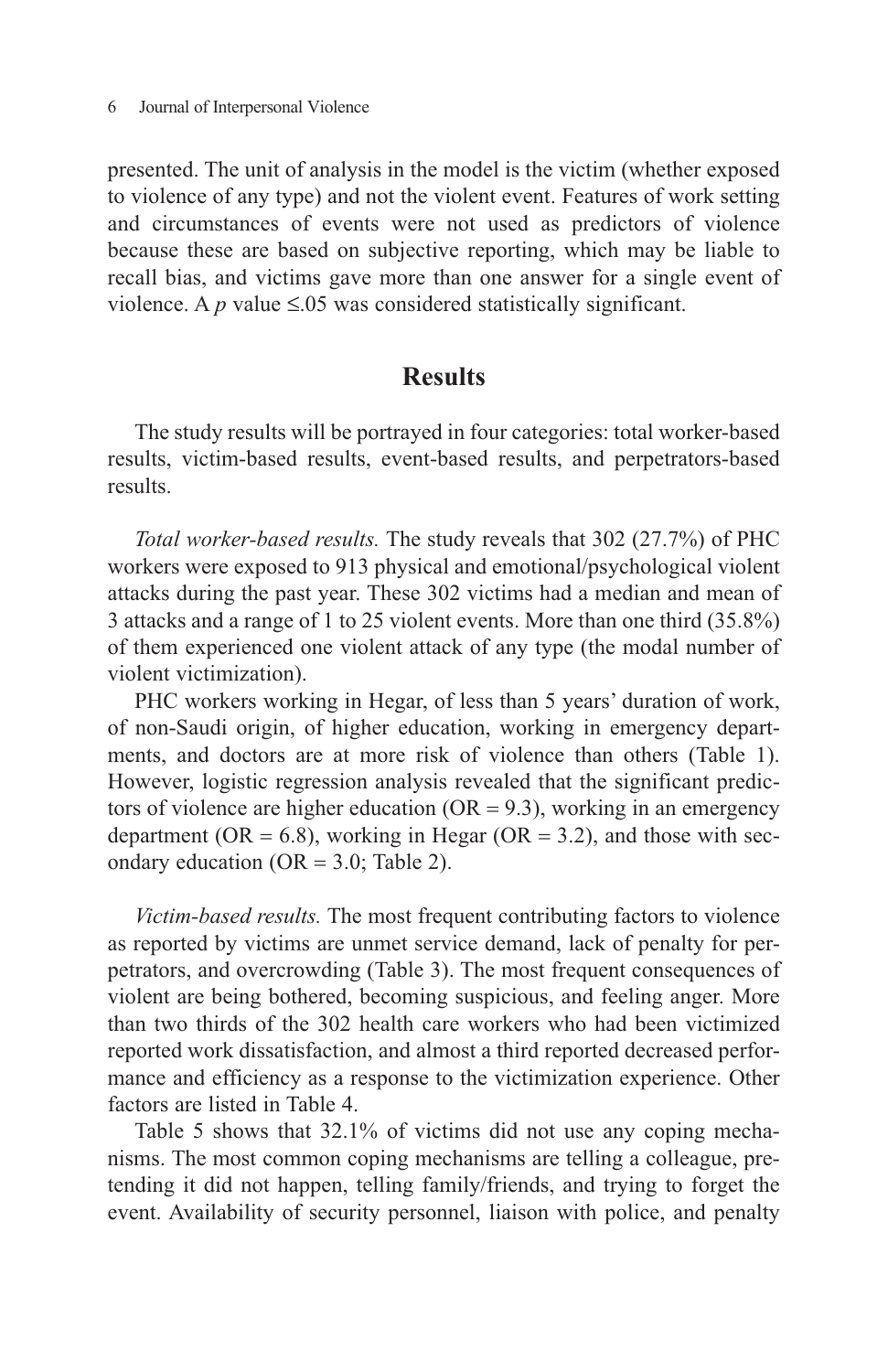| $\chi^2$<br>Predictor<br>N<br>N(%<br>OR (95% CI)<br>1,091<br>Overall<br>302 (27.7)<br>Locality<br>Urban<br>539<br>130(24.1)<br>1(r)<br>Rural<br>409<br>90(22.0)<br>$0.9(0.7-1.2)$<br>0.6<br>58.2***<br>4.2 $(2.8-6.3)$ ***<br>Hegar<br>143<br>82 (57.3)<br>Duration of work (years)<br>1 to $<$ 5<br>333<br>116 (34.8)<br>1(r)<br>$0.7(0.4-0.96)$ *<br>$4.8*$<br>$5$ to $\leq 10$<br>233<br>61(25.8)<br>$0.6(0.4-0.8)$ ***<br>$12.3***$<br>525<br>125(23.9)<br>10 or more<br>Age<br>$<$ 30 years<br>289<br>77(26.2)<br>1(r)<br>0.2<br>30 or more<br>802<br>225(28.1)<br>$1.1(0.8-1.5)$<br>Sex<br>Male<br>664<br>190(28.6)<br>1(r)<br>427<br>112(26.2)<br>$0.89(0.67-1.2)$<br>Female<br>0.7<br>Religion<br>951<br>Moslem<br>243 (25.6)<br>1(r)<br>$16.8***$<br>140<br>$2.1(1.5-3.1)$ ***<br>Others<br>59 $(42.1)$<br>Saudi<br>699<br>158 (22.6)<br>1(r)<br>Arab<br>171<br>59 (34.5)<br>$1.8(1.2-2.6)$ *<br>Non-Arab<br>221<br>$2.1 (1.5-3.0)$ ***<br>85 (38.5)<br>Education<br>Less than secondary<br>119<br>16(13.4)<br>1(r)<br>589<br>142(24.1)<br>$2.1(1.1-2.7)$ **<br>$10.4**$<br>Secondary<br>$21.7***$<br>$3.9(2.1-7.1)$ ***<br>Above secondary<br>383<br>144 (37.6)<br>Workplace<br>Outpatient clinic<br>393<br>106(27.0)<br>1(r)<br>Pharmacy<br>111<br>29(26.1)<br>$1.0(0.6-1.6)$<br>0.03<br>File room<br>173<br>40(23.7)<br>$0.7(0.5-1.3)$<br>0.8<br>31<br>6(19.4)<br>$0.7(0.2-1.7)$<br>0.9<br>Health inspector room<br>50<br>$1.1(0.5-2.1)$<br>0.02<br>Dressing room<br>14(28.0)<br>50.1***<br>Emergency department<br>$5.6(3.3-9.7)$ ***<br>83<br>56 (67.5)<br>Vaccination room<br>47<br>9(19.1)<br>$0.6(0.3-1.4)$<br>1.3<br>Antenatal care room<br>60<br>7(11.7)<br>$0.4(0.14-0.9)*$<br>$6.5*$<br>Others<br>143<br>35(27.7)<br>$0.88(0.6-1.4)$<br>0.3 |             | Total | Exposed<br>to Violence |  |
|------------------------------------------------------------------------------------------------------------------------------------------------------------------------------------------------------------------------------------------------------------------------------------------------------------------------------------------------------------------------------------------------------------------------------------------------------------------------------------------------------------------------------------------------------------------------------------------------------------------------------------------------------------------------------------------------------------------------------------------------------------------------------------------------------------------------------------------------------------------------------------------------------------------------------------------------------------------------------------------------------------------------------------------------------------------------------------------------------------------------------------------------------------------------------------------------------------------------------------------------------------------------------------------------------------------------------------------------------------------------------------------------------------------------------------------------------------------------------------------------------------------------------------------------------------------------------------------------------------------------------------------------------------------------------------------------------------------------------------------------------------------|-------------|-------|------------------------|--|
|                                                                                                                                                                                                                                                                                                                                                                                                                                                                                                                                                                                                                                                                                                                                                                                                                                                                                                                                                                                                                                                                                                                                                                                                                                                                                                                                                                                                                                                                                                                                                                                                                                                                                                                                                                  |             |       |                        |  |
|                                                                                                                                                                                                                                                                                                                                                                                                                                                                                                                                                                                                                                                                                                                                                                                                                                                                                                                                                                                                                                                                                                                                                                                                                                                                                                                                                                                                                                                                                                                                                                                                                                                                                                                                                                  |             |       |                        |  |
|                                                                                                                                                                                                                                                                                                                                                                                                                                                                                                                                                                                                                                                                                                                                                                                                                                                                                                                                                                                                                                                                                                                                                                                                                                                                                                                                                                                                                                                                                                                                                                                                                                                                                                                                                                  |             |       |                        |  |
|                                                                                                                                                                                                                                                                                                                                                                                                                                                                                                                                                                                                                                                                                                                                                                                                                                                                                                                                                                                                                                                                                                                                                                                                                                                                                                                                                                                                                                                                                                                                                                                                                                                                                                                                                                  |             |       |                        |  |
|                                                                                                                                                                                                                                                                                                                                                                                                                                                                                                                                                                                                                                                                                                                                                                                                                                                                                                                                                                                                                                                                                                                                                                                                                                                                                                                                                                                                                                                                                                                                                                                                                                                                                                                                                                  |             |       |                        |  |
|                                                                                                                                                                                                                                                                                                                                                                                                                                                                                                                                                                                                                                                                                                                                                                                                                                                                                                                                                                                                                                                                                                                                                                                                                                                                                                                                                                                                                                                                                                                                                                                                                                                                                                                                                                  |             |       |                        |  |
|                                                                                                                                                                                                                                                                                                                                                                                                                                                                                                                                                                                                                                                                                                                                                                                                                                                                                                                                                                                                                                                                                                                                                                                                                                                                                                                                                                                                                                                                                                                                                                                                                                                                                                                                                                  |             |       |                        |  |
|                                                                                                                                                                                                                                                                                                                                                                                                                                                                                                                                                                                                                                                                                                                                                                                                                                                                                                                                                                                                                                                                                                                                                                                                                                                                                                                                                                                                                                                                                                                                                                                                                                                                                                                                                                  |             |       |                        |  |
|                                                                                                                                                                                                                                                                                                                                                                                                                                                                                                                                                                                                                                                                                                                                                                                                                                                                                                                                                                                                                                                                                                                                                                                                                                                                                                                                                                                                                                                                                                                                                                                                                                                                                                                                                                  |             |       |                        |  |
|                                                                                                                                                                                                                                                                                                                                                                                                                                                                                                                                                                                                                                                                                                                                                                                                                                                                                                                                                                                                                                                                                                                                                                                                                                                                                                                                                                                                                                                                                                                                                                                                                                                                                                                                                                  |             |       |                        |  |
|                                                                                                                                                                                                                                                                                                                                                                                                                                                                                                                                                                                                                                                                                                                                                                                                                                                                                                                                                                                                                                                                                                                                                                                                                                                                                                                                                                                                                                                                                                                                                                                                                                                                                                                                                                  |             |       |                        |  |
|                                                                                                                                                                                                                                                                                                                                                                                                                                                                                                                                                                                                                                                                                                                                                                                                                                                                                                                                                                                                                                                                                                                                                                                                                                                                                                                                                                                                                                                                                                                                                                                                                                                                                                                                                                  |             |       |                        |  |
|                                                                                                                                                                                                                                                                                                                                                                                                                                                                                                                                                                                                                                                                                                                                                                                                                                                                                                                                                                                                                                                                                                                                                                                                                                                                                                                                                                                                                                                                                                                                                                                                                                                                                                                                                                  |             |       |                        |  |
|                                                                                                                                                                                                                                                                                                                                                                                                                                                                                                                                                                                                                                                                                                                                                                                                                                                                                                                                                                                                                                                                                                                                                                                                                                                                                                                                                                                                                                                                                                                                                                                                                                                                                                                                                                  |             |       |                        |  |
|                                                                                                                                                                                                                                                                                                                                                                                                                                                                                                                                                                                                                                                                                                                                                                                                                                                                                                                                                                                                                                                                                                                                                                                                                                                                                                                                                                                                                                                                                                                                                                                                                                                                                                                                                                  |             |       |                        |  |
|                                                                                                                                                                                                                                                                                                                                                                                                                                                                                                                                                                                                                                                                                                                                                                                                                                                                                                                                                                                                                                                                                                                                                                                                                                                                                                                                                                                                                                                                                                                                                                                                                                                                                                                                                                  |             |       |                        |  |
|                                                                                                                                                                                                                                                                                                                                                                                                                                                                                                                                                                                                                                                                                                                                                                                                                                                                                                                                                                                                                                                                                                                                                                                                                                                                                                                                                                                                                                                                                                                                                                                                                                                                                                                                                                  |             |       |                        |  |
|                                                                                                                                                                                                                                                                                                                                                                                                                                                                                                                                                                                                                                                                                                                                                                                                                                                                                                                                                                                                                                                                                                                                                                                                                                                                                                                                                                                                                                                                                                                                                                                                                                                                                                                                                                  |             |       |                        |  |
|                                                                                                                                                                                                                                                                                                                                                                                                                                                                                                                                                                                                                                                                                                                                                                                                                                                                                                                                                                                                                                                                                                                                                                                                                                                                                                                                                                                                                                                                                                                                                                                                                                                                                                                                                                  |             |       |                        |  |
|                                                                                                                                                                                                                                                                                                                                                                                                                                                                                                                                                                                                                                                                                                                                                                                                                                                                                                                                                                                                                                                                                                                                                                                                                                                                                                                                                                                                                                                                                                                                                                                                                                                                                                                                                                  | Nationality |       |                        |  |
|                                                                                                                                                                                                                                                                                                                                                                                                                                                                                                                                                                                                                                                                                                                                                                                                                                                                                                                                                                                                                                                                                                                                                                                                                                                                                                                                                                                                                                                                                                                                                                                                                                                                                                                                                                  |             |       |                        |  |
|                                                                                                                                                                                                                                                                                                                                                                                                                                                                                                                                                                                                                                                                                                                                                                                                                                                                                                                                                                                                                                                                                                                                                                                                                                                                                                                                                                                                                                                                                                                                                                                                                                                                                                                                                                  |             |       |                        |  |
|                                                                                                                                                                                                                                                                                                                                                                                                                                                                                                                                                                                                                                                                                                                                                                                                                                                                                                                                                                                                                                                                                                                                                                                                                                                                                                                                                                                                                                                                                                                                                                                                                                                                                                                                                                  |             |       |                        |  |
|                                                                                                                                                                                                                                                                                                                                                                                                                                                                                                                                                                                                                                                                                                                                                                                                                                                                                                                                                                                                                                                                                                                                                                                                                                                                                                                                                                                                                                                                                                                                                                                                                                                                                                                                                                  |             |       |                        |  |
|                                                                                                                                                                                                                                                                                                                                                                                                                                                                                                                                                                                                                                                                                                                                                                                                                                                                                                                                                                                                                                                                                                                                                                                                                                                                                                                                                                                                                                                                                                                                                                                                                                                                                                                                                                  |             |       |                        |  |
|                                                                                                                                                                                                                                                                                                                                                                                                                                                                                                                                                                                                                                                                                                                                                                                                                                                                                                                                                                                                                                                                                                                                                                                                                                                                                                                                                                                                                                                                                                                                                                                                                                                                                                                                                                  |             |       |                        |  |
|                                                                                                                                                                                                                                                                                                                                                                                                                                                                                                                                                                                                                                                                                                                                                                                                                                                                                                                                                                                                                                                                                                                                                                                                                                                                                                                                                                                                                                                                                                                                                                                                                                                                                                                                                                  |             |       |                        |  |
|                                                                                                                                                                                                                                                                                                                                                                                                                                                                                                                                                                                                                                                                                                                                                                                                                                                                                                                                                                                                                                                                                                                                                                                                                                                                                                                                                                                                                                                                                                                                                                                                                                                                                                                                                                  |             |       |                        |  |
|                                                                                                                                                                                                                                                                                                                                                                                                                                                                                                                                                                                                                                                                                                                                                                                                                                                                                                                                                                                                                                                                                                                                                                                                                                                                                                                                                                                                                                                                                                                                                                                                                                                                                                                                                                  |             |       |                        |  |
|                                                                                                                                                                                                                                                                                                                                                                                                                                                                                                                                                                                                                                                                                                                                                                                                                                                                                                                                                                                                                                                                                                                                                                                                                                                                                                                                                                                                                                                                                                                                                                                                                                                                                                                                                                  |             |       |                        |  |
|                                                                                                                                                                                                                                                                                                                                                                                                                                                                                                                                                                                                                                                                                                                                                                                                                                                                                                                                                                                                                                                                                                                                                                                                                                                                                                                                                                                                                                                                                                                                                                                                                                                                                                                                                                  |             |       |                        |  |
|                                                                                                                                                                                                                                                                                                                                                                                                                                                                                                                                                                                                                                                                                                                                                                                                                                                                                                                                                                                                                                                                                                                                                                                                                                                                                                                                                                                                                                                                                                                                                                                                                                                                                                                                                                  |             |       |                        |  |
|                                                                                                                                                                                                                                                                                                                                                                                                                                                                                                                                                                                                                                                                                                                                                                                                                                                                                                                                                                                                                                                                                                                                                                                                                                                                                                                                                                                                                                                                                                                                                                                                                                                                                                                                                                  |             |       |                        |  |
|                                                                                                                                                                                                                                                                                                                                                                                                                                                                                                                                                                                                                                                                                                                                                                                                                                                                                                                                                                                                                                                                                                                                                                                                                                                                                                                                                                                                                                                                                                                                                                                                                                                                                                                                                                  |             |       |                        |  |
|                                                                                                                                                                                                                                                                                                                                                                                                                                                                                                                                                                                                                                                                                                                                                                                                                                                                                                                                                                                                                                                                                                                                                                                                                                                                                                                                                                                                                                                                                                                                                                                                                                                                                                                                                                  |             |       |                        |  |
|                                                                                                                                                                                                                                                                                                                                                                                                                                                                                                                                                                                                                                                                                                                                                                                                                                                                                                                                                                                                                                                                                                                                                                                                                                                                                                                                                                                                                                                                                                                                                                                                                                                                                                                                                                  |             |       |                        |  |
|                                                                                                                                                                                                                                                                                                                                                                                                                                                                                                                                                                                                                                                                                                                                                                                                                                                                                                                                                                                                                                                                                                                                                                                                                                                                                                                                                                                                                                                                                                                                                                                                                                                                                                                                                                  |             |       |                        |  |

# **Table 1 Univariate Analysis of 1,091 Workers' Characteristics Predicting Violence During the Past Year**

*(continued)*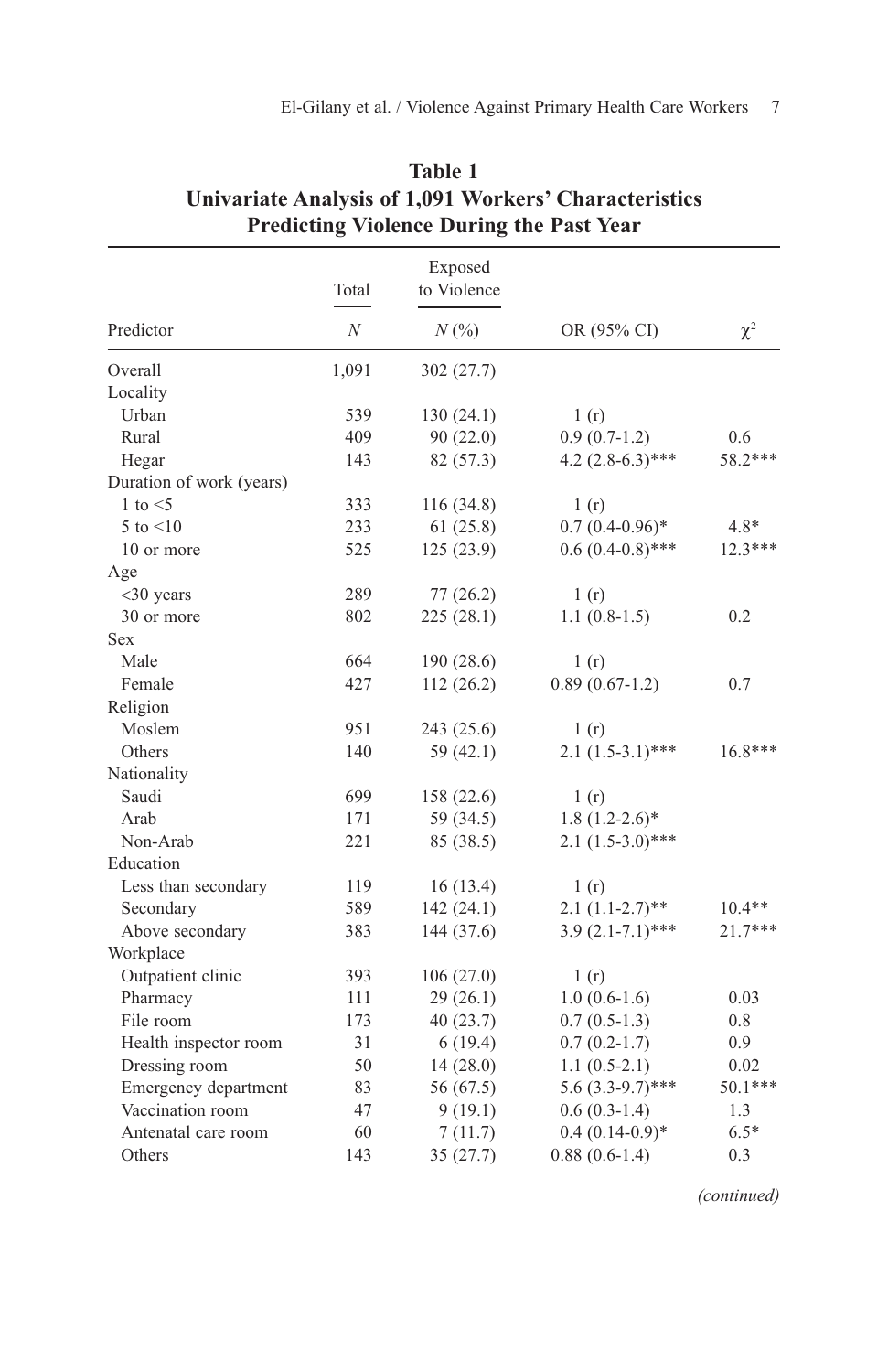#### 8 Journal of Interpersonal Violence

|                     | Total | Exposed<br>to Violence |                    |           |
|---------------------|-------|------------------------|--------------------|-----------|
| Predictor           | N     | N(%                    | OR (95% CI)        | $\chi^2$  |
| Job                 |       |                        |                    |           |
| Physician           | 211   | 87(41.2)               | 1(r)               |           |
| Nurse/midwife       | 430   | 106(24.7)              | $0.5(0.3-0.7)$ *** | $18.5***$ |
| Health inspector    | 31    | 7(22.6)                | $0.4(0.2-1.1)$     | $3.96*$   |
| Pharmacist          | 104   | 27(26.0)               | $0.5(0.3-0.9)$ **  | $7.0**$   |
| Technician          | 94    | 23(24.5)               | $0.5(0.3-0.8)$ *** | $7.9**$   |
| Servant/driver      | 159   | 29(18.2)               | $0.3(0.2-0.5)$ *** | $22.3***$ |
| Others <sup>a</sup> | 62    | 23(37.1)               | $0.8(0.5-1.6)$     | 0.3       |

| Table 1 (continued) |  |  |
|---------------------|--|--|
|---------------------|--|--|

Note:  $OR = odds ratio$ ;  $CI = confidence interval$ ;  $r = reference group$ .

a. Primary health care centers directors, clerks, File room workers, and so on.

\**p* ≤ .05. \*\**p* ≤ .01. \*\*\**p* ≤ .001.

| β                 | $\boldsymbol{p}$ | OR (95% CI)     |
|-------------------|------------------|-----------------|
|                   |                  |                 |
|                   |                  | 1(r)            |
| $-0.2$            | .23              | $0.8(0.6-1.1)$  |
| 1.2               | .000             | $3.2(2.1-4.9)$  |
|                   |                  |                 |
|                   |                  | 1(r)            |
| 1.1               | .002             | $3.0(1.5-6.2)$  |
| 2.2               | .000             | $9.3(4.3-20.2)$ |
|                   |                  |                 |
|                   |                  | 1(r)            |
| $-0.2$            | .4               | $0.8(0.6-1.1)$  |
| $-0.2$            | $\cdot$ 3        | $0.8(0.5-1.3)$  |
| $-0.6$            | $\cdot$ .2       | $0.5(0.2-1.4)$  |
| 0.4               | $\cdot$ 3        | $1.5(0.7-3.0)$  |
| 1.9               | .000             | $6.8(3.7-12.1)$ |
| 0.16              | .7               | $1.2(0.5-2.6)$  |
| $-0.7$            | $\cdot$ 1        | $0.5(0.2-1.2)$  |
| $-0.11$           | .6               | $0.9(0.6-1.4)$  |
| $168.7, p = .000$ |                  |                 |
| $-1.15$           |                  |                 |
| 75.8              |                  |                 |
|                   |                  |                 |

**Table 2 Logistic Regression Analysis of Predictors of Violence Among 1,091 Workers During the Past Year**

Note:  $OR = odds ratio$ ;  $CI = confidence interval$ ;  $r = reference group$ .

<sup>\*</sup>*p* ≤ .05. \*\**p* ≤ .01. \*\*\**p* ≤ .001.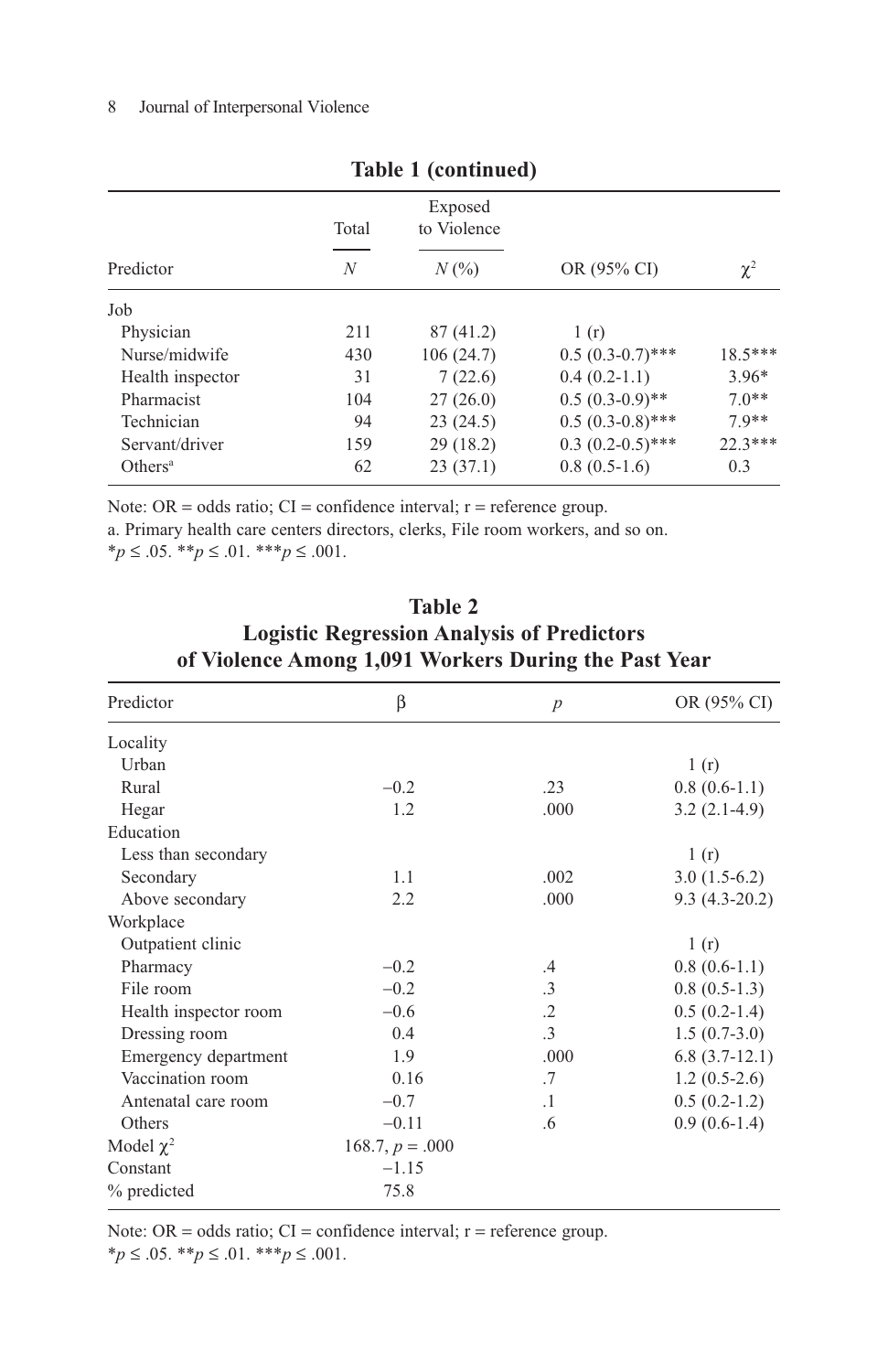| Contributing Factor                 | Number $(\%)$ |
|-------------------------------------|---------------|
| Unmet service demand <sup>a</sup>   | 218 (72.2)    |
| Lack of penalty for perpetrators    | 203 (67.2)    |
| Overcrowding                        | 199 (65.9)    |
| Impatience (patient in hurry)       | 178 (58.9)    |
| Reaction to injury/accident/illness | 172 (56.95)   |
| Lack of security                    | 119(39.4)     |
| Lack of mutual understanding        | 112(37.1)     |
| Hot climate                         | 103(34.1)     |
| Lack of knowledge/illiteracy        | 91 (30.1)     |
| Noncompliance to work system        | 84 (27.8)     |
| See expatriate as inferior          | 73 (23.8)     |
| Language or communication barriers  | 71(23.5)      |
| Mentally ill/drug abuse             | 63 (20.9)     |
| Lack of protective measures         | 41 (13.6)     |
| Bad flow of work                    | 32(10.3)      |
| Deficient staff                     | 28 (9.3)      |
| Relatives of directors/managers     | 13(4.3)       |
| Poor administration                 | 6(2.0)        |

## **Table 3 Factors Contributing to Violence as Reported by 302 Workers Exposed to Violence During the Past Year**

Note: Categories are not mutually exclusive.

a. For example, referral, more drugs, unnecessary investigation, sick leaves, nonavailable drugs, or investigation.

for perpetrators are the most frequent suggestions to prevent and control violence (Table 6).

*Event-based results.* Emotional violence was the most frequent (92.1%), especially verbal abuse (54.2%), as shown in Table 7. Onset of violence was more likely to occur on Saturdays, early in the day, and with closed doors (Table 8).

*Perpetrators-based results.* Perpetrators were mostly Saudi, males, of middle age, patients' relatives, and of lower education (Table 9).

# **Discussion**

Although it was once a long-forgotten issue, violence at work has dramatically gained momentum in recent years and is now a priority concern in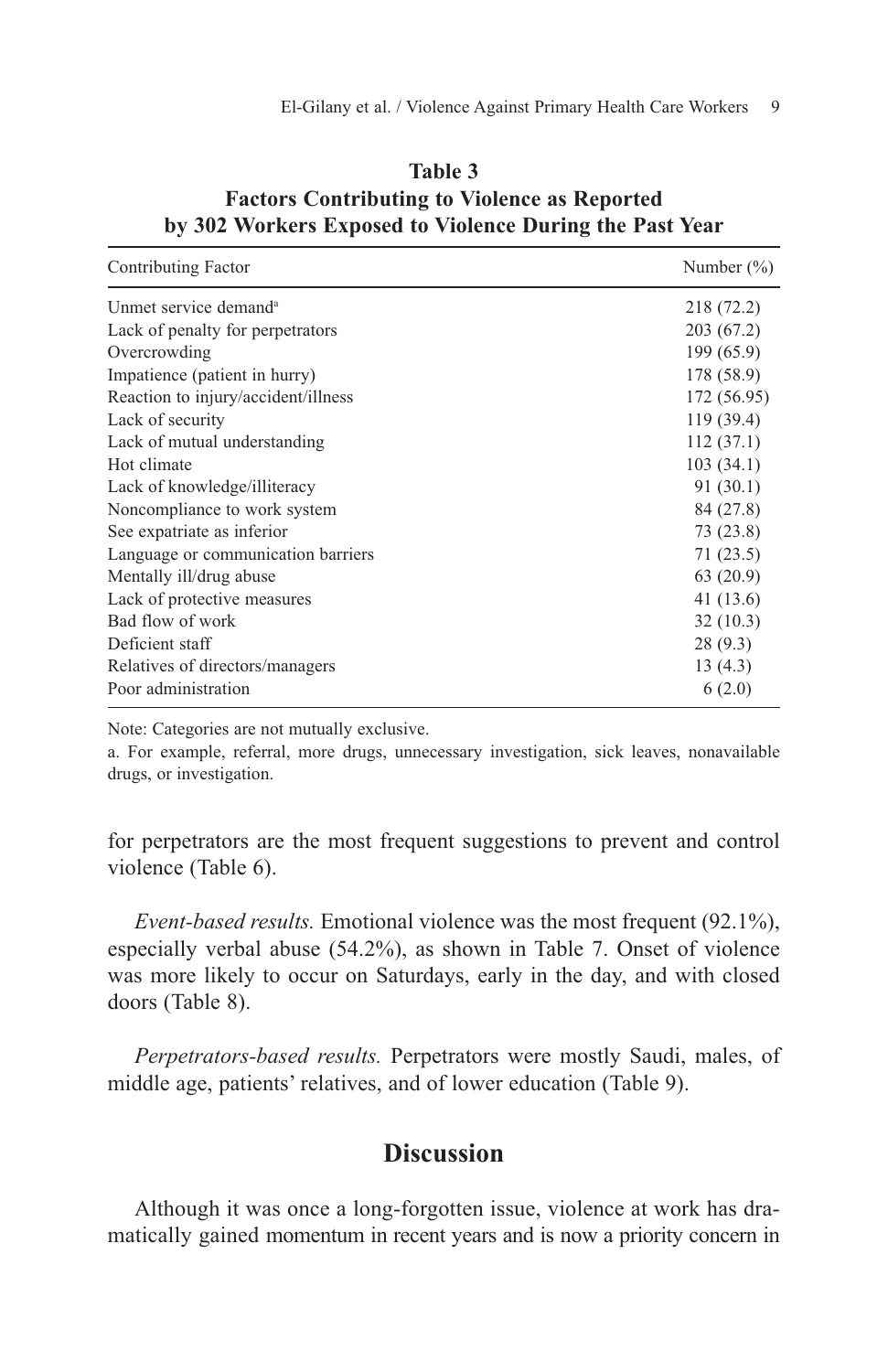| Consequence                                        | Number $(\% )$ |
|----------------------------------------------------|----------------|
| <b>Bothered</b>                                    | 292 (96.7)     |
| Becoming suspicious                                | 261 (86.4)     |
| Anger                                              | 211 (69.9)     |
| Work dissatisfaction                               | 209(69.2)      |
| Irritability                                       | 208 (68.9)     |
| Anxiety                                            | 152(50.3)      |
| Superalert and watchful                            | 139(46.0)      |
| Fear                                               | 115(38.1)      |
| Decrease performance and efficiency                | 91(30.1)       |
| <b>Tearfulness</b>                                 | 89 (29.5)      |
| Depression                                         | 85(28.1)       |
| Becoming stressed                                  | 72 (23.8)      |
| Low motivation                                     | 63 (20.9)      |
| Feeling chronic fatigue                            | 19(6.3)        |
| Felt ashamed/guilty                                | 13 (4.3)       |
| Planning to leave work/resignation                 | 9(3.0)         |
| Pain/contusion                                     | 5(1.5)         |
| Others (absence from work, request for sick leave) | 5(1.5)         |

## **Table 4 Consequences of Violence as Reported by 302 Workers Exposed to Violence During the Past Year**

Note: Categories are not mutually exclusive.

| Table 5                                                     |  |
|-------------------------------------------------------------|--|
| <b>Coping Mechanisms of 302 Workers Exposed to Violence</b> |  |

| Coping Mechanism                          | Number $(\%)$ |
|-------------------------------------------|---------------|
| Told colleague                            | 201 (66.6)    |
| Pretended did not happen                  | 123(40.7)     |
| Told family/friends                       | 119(39.4)     |
| Trying to forget the event                | 106(35.1)     |
| No action                                 | 97(32.1)      |
| Replied the perpetrators                  | 37(12.3)      |
| Defend physically                         | 19(6.3)       |
| Take time off work                        | 16(5.3)       |
| Transferred to other center/place of work | 7(2.3)        |
| Reported to director/supervisor           | 5(1.7)        |

Note: Categories are not mutually exclusive.

both industrialized and developing countries (ILO/ICN/WHO/PSI, 2002). Health care workers are exposed to many safety and health hazards, including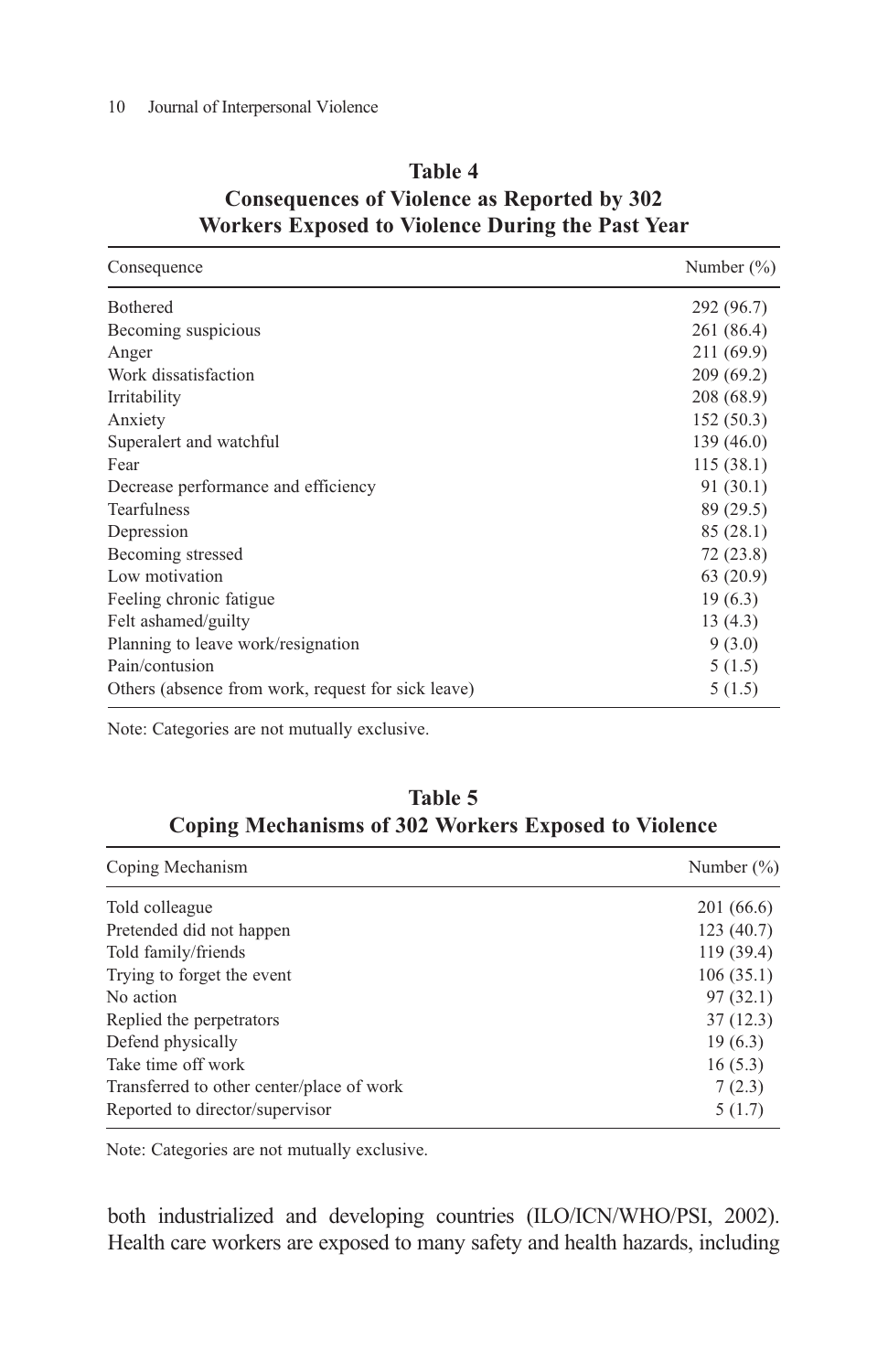| Suggestion                                     | Number $(\%)$ |
|------------------------------------------------|---------------|
| Availability of security personnel             | 295 (97.7)    |
| Liaison with police or Emara (local authority) | 282 (93.4)    |
| Penalty for perpetrators                       | 191(63.2)     |
| Training on violence prevention and control    | 170(56.3)     |
| Administrative measures                        | 66 (21.9)     |
| Policy for care for victims                    | 25(8.3)       |
| Changing work environment and flow             | 24(7.9)       |
| Hot line for immediate reporting of events     | 15(5.0)       |

**Table 6 Suggestions of 302 Workers Exposed to Violence**

Note: Categories are not mutually exclusive.

| Type of Violence                   | Number $(\% )$ |
|------------------------------------|----------------|
| Physical                           | 46(5.0)        |
| Beating                            | 23(2.5)        |
| Pushing                            | 11(1.2)        |
| Pinching                           | 5(0.5)         |
| Others (kicking, slapping, biting) | 7(0.8)         |
| Emotional (psychological)          | 815 (89.3)     |
| Threat of physical force           | 301(33.3)      |
| Verbal abuse (name calling)        | 478 (52.4)     |
| Bullying/mobbing                   | 23(2.5)        |
| Sexual harassment/threat           | 13(1.4)        |
| Both physical and emotional        | 52(5.7)        |

**Table 7 Types of Violence in 913 Reported Events**

violence (CDC, 2002; Texas Workers' Compensation Commission, 2007). The bulk of literature on violence in the work place focuses on psychiatric, emergency, long-term, and home health care workers (Brown, 1998; Featherstone, 1999; Lewis & Dehn, 1999; Rose, 1997). PHC workers are the first line of close contact with a large segment of the population. Therefore, they are vulnerable to violence.

This study revealed that 27.7% of PHC workers were exposed to violence during the past year. This low rate may be attributed to the nature of self-report questionnaire used in the study. Denial of the violent acts may be a determinant factor. The Saudi culture has its own unique characteristics of segregation of both genders in public places and its conservative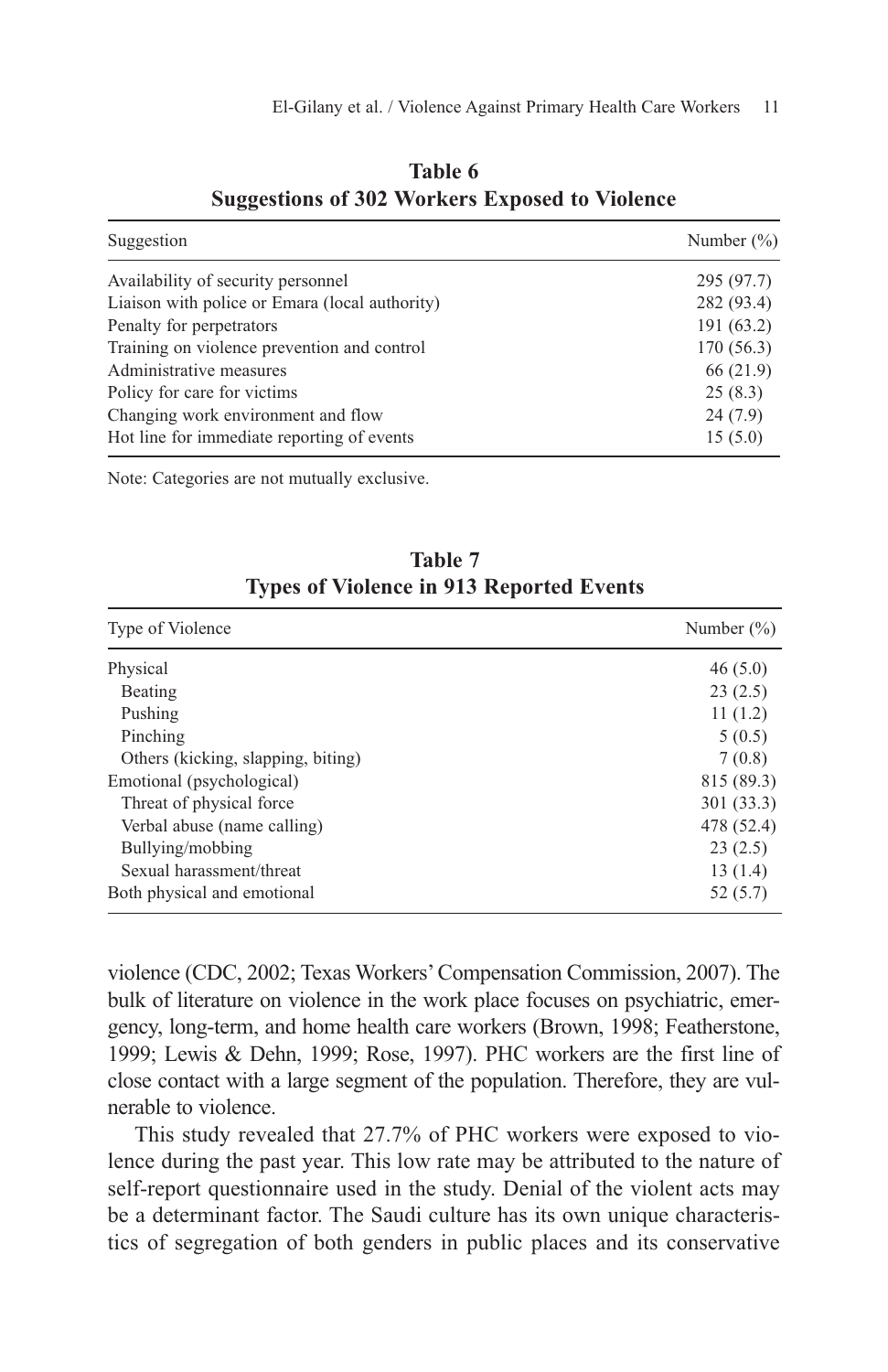| Circumstance                                | Number $(\% )$ |
|---------------------------------------------|----------------|
| Health worker was alone at time of violence | 346 (37.9)     |
| Door was closed at time of violence         | 419 (45.9)     |
| Working shift of violent events onset       |                |
| Morning shift $(8 a.m.-4 p.m.)$             | 173 (18.9)     |
| Evening shift $(4 p.m.-10 p.m.)$            | 455 (49.8)     |
| Night shift $(10 p.m.-8 a.m.)$              | 285 (31.2)     |
| Working days of violent event onset         |                |
| Saturday                                    | 528 (57.8)     |
| Sunday to Tuesday                           | 132 (14.5)     |
| Wednesday                                   | 253 (27.7)     |
| Perpetrator at right                        | 31(3.4)        |
| Measures taken against perpetrators         | 14(1.5)        |
| (verbal warning from the directors)         |                |

**Table 8 Circumstances of 913 Reported Violent Events**

**Table 9 Profile of 972 Perpetrators of 913 Reported Violent Events**

| Profile of Perpetrators | Number $(\% )$ |
|-------------------------|----------------|
| Total perpetrators      | 972 (100)      |
| <b>Sex</b>              |                |
| Male                    | 923 (95.0)     |
| Female                  | 49 $(5.0)$     |
| Age                     |                |
| Less than 20 years      | 243 (25.0)     |
| 20-39                   | 582 (59.9)     |
| 40 and older            | 57(5.9)        |
| Unknown                 | 90(9.4)        |
| Nationality             |                |
| Saudi                   | 958 (98.6)     |
| Non-Saudi               | 14(1.4)        |
| Nature                  |                |
| Patient                 | 225(23.1)      |
| Patient's relative      | 662(68.1)      |
| Colleague               | 69(7.1)        |
| Director                | 16(1.6)        |
| Education               |                |
| <b>Illiterate</b>       | 328 (33.7)     |
| Less than secondary     | 211 (21.7)     |
| Secondary               | 81 (8.3)       |
| Above secondary         | 29(3.0)        |
| Unknown                 | 323 (33.2)     |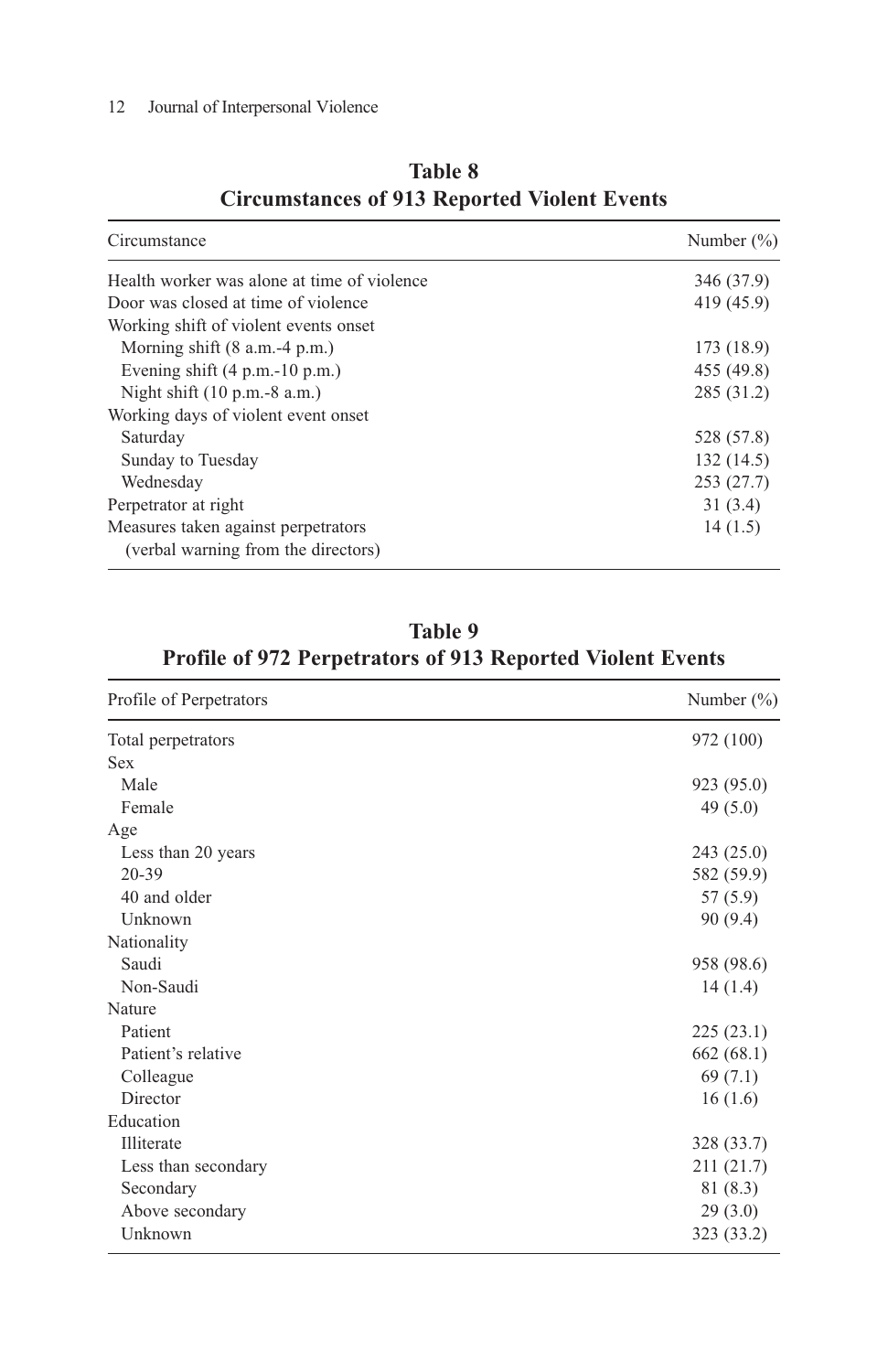society based on Islamic rules that discourage violence. Medical personnel, especially doctors, are held in high regard and are fully respected by the community. It was stated that incidents of violence are likely to be underreported, perhaps due in part to the persistent perception within the health care industry that assaults are part of the job. Underreporting of workplace violence against health care workers is very common, ranging from 46% to 80% (Duncan, Estabrooks, & Reimer, 2000; Goodman et al., 1994; Mayhew & Chappell, 2003).

The dimension of work place violence in the health sector from the countries included in WHO case studies is a shattering one. More than half of the health care workers surveyed had experienced at least one incident of physical or psychological violence in the 12 months prior to the survey (Di Martino, 2002): 75.8% in Bulgaria (Tomev et al., 2003), 67.2% in Australia (Mayhew & Chappell, 2003), 61.9% in South Africa (Steinman, 2003), 60% in health centers and 37% in the hospitals in Portugal (Ferrinho et al., 2003), 54% in Thailand (Sripichyakan, Thungpunkum, & Supavititpatana, 2003), 46.7% in Brazil (Palacios et al., 2003), 73.1% in Mozambique (ILO/ICN/WHO/PSI, 2003c), 76.7% in Lebanon (Deeb, 2003), and 49.5% in Turkey (Ayranci et al., 2004).

Our results revealed that on average each victim experienced 3 events during the previous year. A mean of 1.5 events in a year was reported from Australia (Mayhew & Chappell, 2003). Most violent events occurred on Saturdays after return from the weekend, especially on early working hours. At these times, overcrowding with long waiting is common.

Psychological violence is currently emerging as a priority concern in the workplace, leading to a new awareness and reevaluation of the importance of all psychological risks at work (Di Martino, 2003). In this study, it accounted for 92.1% of violent acts. It leaves no outer mark or proof, and charges cannot be laid. Many studies found that emotional violence is the most frequent type of violence with verbal abuse at the top of the list (Ayranci et al., 2004; Deeb, 2003; Di Martino, 2002; Ferrinho et al., 2003; ILO/ICN/WHO/PSI, 2003c; Steinman, 2003; Sripichyakan et al., 2003; Tomev et al., 2003).

Sexual harassment in this study is low because there is sex segregation in most PHC activities. Furthermore, it is not likely to be reported, and this hides the real magnitude of the problem. Women's fear of speaking publicly on this subject could contribute to low reporting.

No particular gender or age patterns were identified among the victims. Rather, violence appeared to reflect the extent of exposure to clients with higher-risk demographic (e.g., young illiterate males), particular environment (e.g., emergency room), and provider characteristics (e.g., short working duration, high education).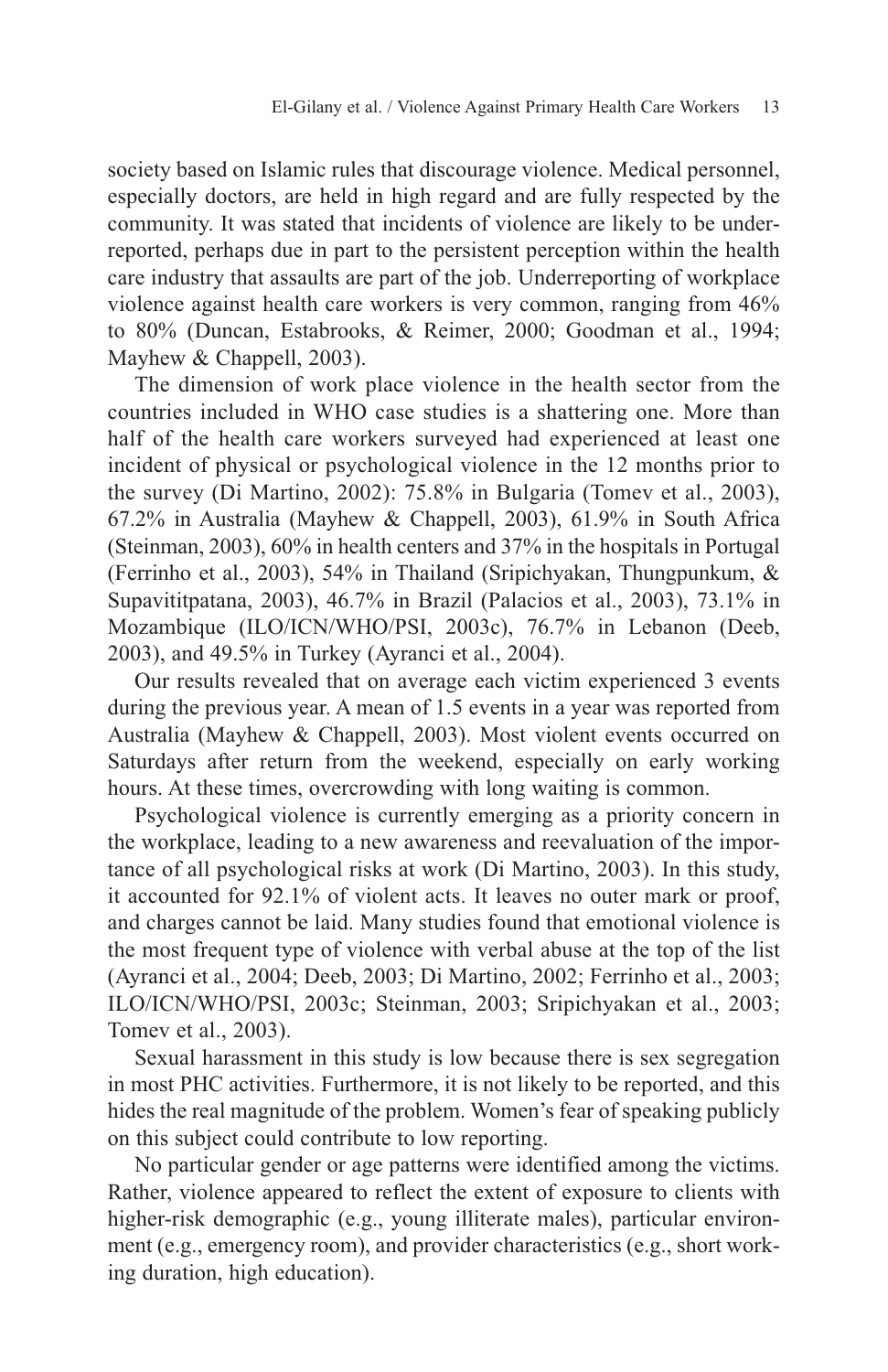Many studies reported no gender or age pattern of victims (Mayhew & Chappell, 2003; Steinman, 2003). One study revealed more prevalence of violence among male workers (Sripichyakan et al., 2003). Working in emergency rooms is a high-risk factor for violence to occur. This is in agreement with other findings from different countries (CDC, 2002; Mayhew & Chappell, 2003; Texas Workers' Compensation Commission, 2007).

The high prevalence of violence in Hegar can be attributed to many factors including limited resources in these centers, presence of emergency services with night shifts, low socioeconomic status of the Bedouin population, and the fact that most of the personnel working in these centers are expatriates. In these Hegar, most of the health care providers live in healthsetting locus. It is possible that these personnel view the violent incidents happening at their homes that are inflected by health personnel or nonhealth personnel as workplace violence as well.

Di Martino (2003) noted that the general culture of the work environment must be taken into consideration when assessing the risk of workrelated violence. He noted that a participatory working environment with open dialogue and communication may defuse the risk of violence. There is a wide range of factors contributing to workplace violence as indicated by the victims. The most frequent contributing factors are unmet service demand, lack of penalty for perpetrators, and overcrowding. The same contributing factors were reported in different proportions in many studies (Ayranci et al., 2004; Carmi-Iluz et al., 2005; CDC, 2002; Di Martino, 2002; Ferrinho et al., 2003; ILO/ICN/WHO/PSI, 2003c; Health Professionals and Allied Employees, 2007; Mayhew, 2002; Mayhew & Chappell, 2003; Texas Workers' Compensation Commission, 2007; U.S. Department of Labor, 2007a, 2007b; Wilkinson, 2001).

All violence committed against PHC workers is nonfatal. However, violence had many consequences, and the most frequent are being bothered, becoming suspicious, and feeling anger. The same consequences were reported in different proportions in previous studies (CDC, 2002; Di Martino, 2002, 2003; Palacios et al., 2003; Texas Workers' Compensation Commission, 2007; U.S. Department of Labor, 2007a, 2007b). The most serious consequences are work dissatisfaction, decreased performance and efficiency, and planning to leave work/resignation as responses to victimization experiences. Violence may have significant implications for the quality of care provided (Arnetz & Arnetz, 2001). In developing countries in particular, equal access to PHC will be threatened if health care workers already a scarce resource—abandon their profession because of the threat of violence (ILO/ICN/WHO/PSI, 2002). The situation could be worse in Saudi Arabia as the majority of health care workers are expatriates.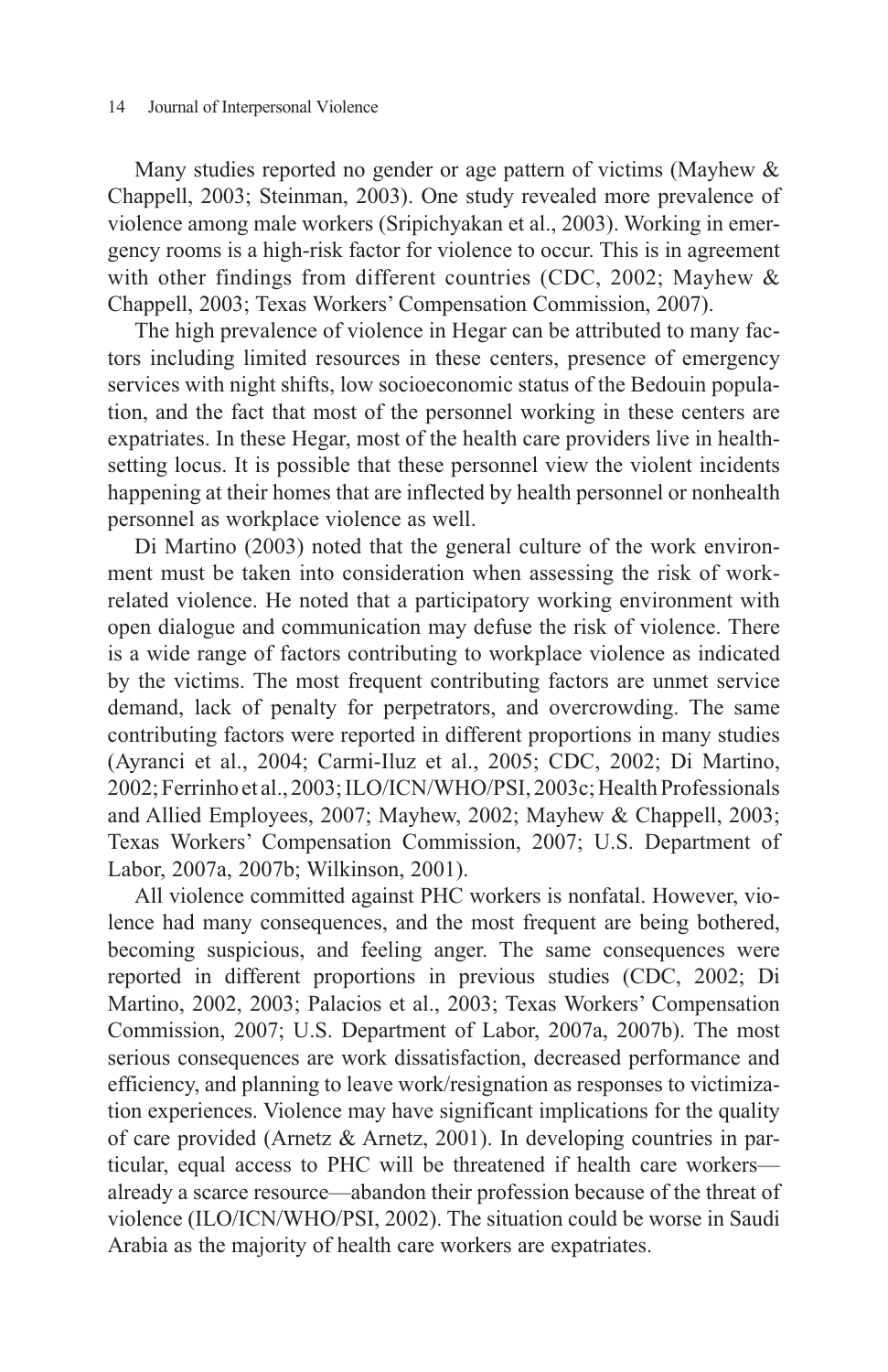Individuals vary in their reaction to violence. They may use their experience and training to defuse, control, or physically react to a conflict. Alternatively, they may be overcome by fear or panic reacting in a manner that inflames the situation. An individual's innate personality traits plus context and environment act as influential factors in establishing the person's response (Richards, 2003). About one third of victims did not take any coping mechanisms. The most common coping mechanisms are telling a colleague, pretending it did not happen, telling family/friends, and trying to forget the event. The same findings were reported from different studies and authors (CDC, 2002; Di Martino, 2003; ILO/ICN/WHO/PSI, 2003c; Palacios et al., 2003; Texas Workers' Compensation Commission, 2007; U.S. Department of Labor, 2007a, 2007b).

Availability of security personnel, liaison with police, and penalty for perpetrators are the most frequent suggestions to prevent and control violence. This is in agreement with other studies (Ferrinho et al., 2003; ILO/ ICN/WHO/PSI, 2003c; Palacios et al., 2003).

It was difficult to establish a profile of the perpetrator of violence. Health care workers are subject to violence from multiple sources: clients, family members of clients, and coworkers. Perpetrators are mostly Saudi, males, of middle age, patients' relatives, and of lower education. This is in agreement with previous findings (Ayranci et al., 2004; Deeb, 2003; Di Martino, 2002, 2003; Duncan et al., 2000; Ferrinho et al., 2003; ILO/ICN/WHO/ PSI, 2003c; Mayhew & Chappell, 2003; Palacios et al., 2003; Sripichyakan et al., 2003; Steinman, 2003; Tomev et al., 2003).

No action was taken most of the time; only 4 perpetrators were verbally warned by directors of PHC centers. This is in agreement with other study findings (Deeb, 2003).

In conclusion, the results indicate that violence against PHC workers is not uncommon and affects all categories of workers with negative consequences on the victims. The equal access to PHC is endangered especially in desert and remote areas if health workers—already a scare resource in Saudi Arabia—feel under threat of violence. Again, violence may endanger policy of quality improvement and accreditation of services.

A further large-scale study of violence in the health care sector—both qualitative and quantitative—including different types of health facilities is highly recommended. Focus group discussions and in-depth structured interviews will reveal the psychosocial aspect of workplace violence in the health care sector. Longitudinal studies are useful to identify antecedents to workplace violence and its long-term effects on both victims and organizations. Perpetrators of violence should be a part of these studies to reveal their social and psychological backgrounds. Awaiting the results of such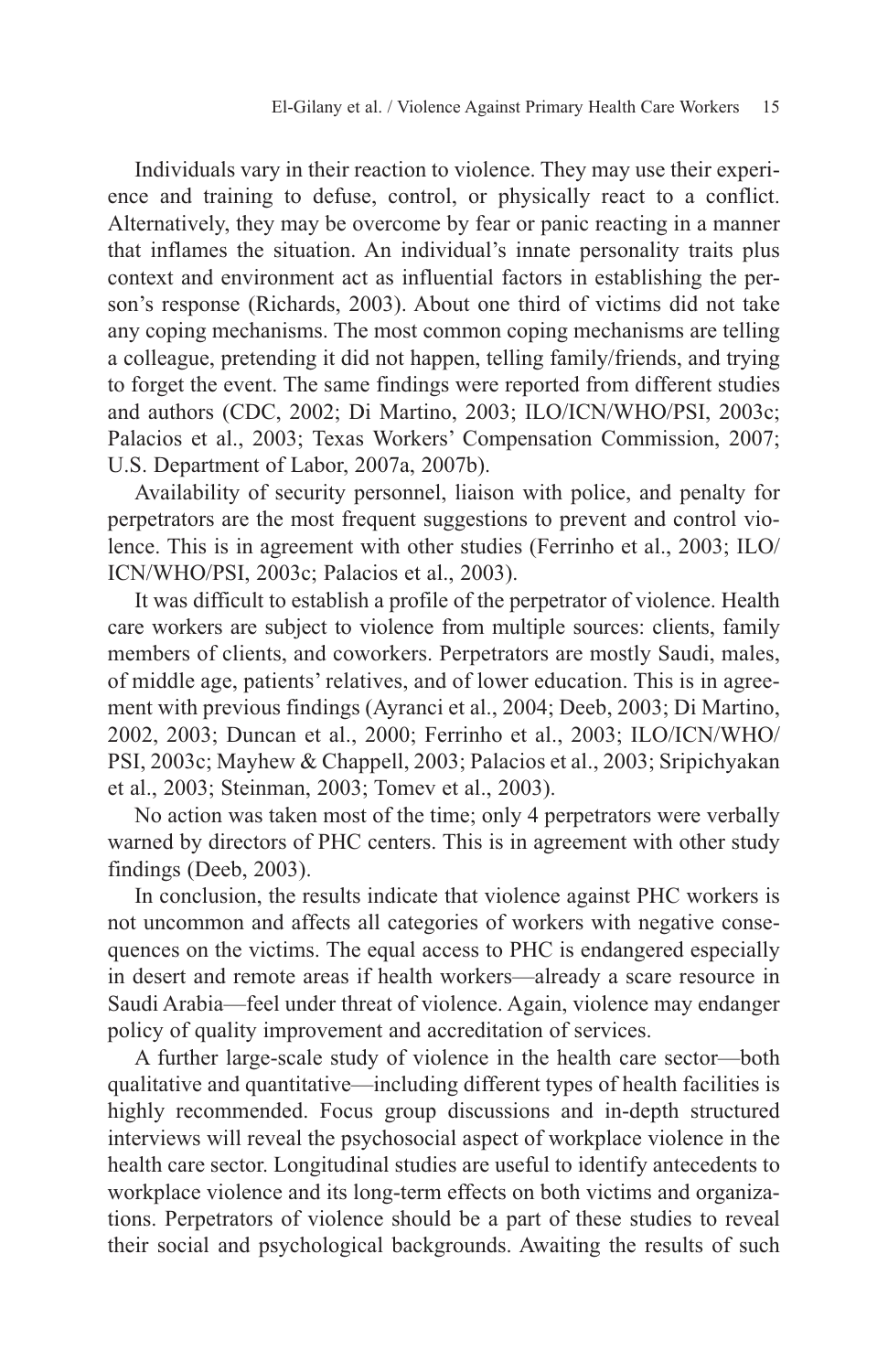study, some measures suggested by victims can be implemented immediately in PHC centers (e.g., availability of security personnel, liaison with police or Emara [local authority], penalty for perpetrators, and training in violence prevention and control).

Violence registry with a clear reporting system is useful for data collection on the problem and helps in formulating and evaluating antiviolence programs. Counseling and psychiatric care are mandatory for the victims of violence. The problems of crowding, long waiting times, and work overload need to be resolved.

# **Study Limitations**

The results cannot be generalized to all health care workers in Saudi Arabia. The study was carried out in PHC centers, and hospitals and private facilities were not involved. Furthermore, it was carried out in one region (Al-Hassa). The study questionnaire needs more standardization to be applicable in all types of health care facilities in the Saudi culture. Data collected depend on perception of health care workers, and these need to be validated. The triangulation method of multiple measuring techniques could be used (i.e., using a combination of reporting procedures, survey instruments, and diary keeping). Consequently, this study is not a comprehensive epidemiologic one but rather is explanatory in nature and designed to provide basic information about the problem of workplace violence in PHC. Any future studies should differentiate between the physical and psychological violence and their correlates.

Another limitation is the matter of the opinion of participants as opposed to objectively systemically collected data on factors contributing to workplace violence victimization.

### **References**

- Arnetz, J. E., & Arnetz, B. B. (2001). Violence towards health care staff and possible effects on the quality of patient care. *Social Science and Medicine, 52*, 417-427.
- Ayranci, U., Yenilmez, C., Sahin, F., Gunay, Y., Unluoglu, L., Ozdamar, K., Kaptangolu, C. (2004). Violence in health institutions: A survey of health care worker in West Turkey (Letter to the editor). *Annals of Saudi Medicine, 24*(1), 64-65.
- Brown, L. (1998). Work place violence: Experience of nursing home workers. *Journal of the Ontario Occupational Health Nurses Association, 18*(2), 2-10.
- Budd, T. (1999). *Violence at workplace: Findings from the British Crime Survey*. London: Home Office.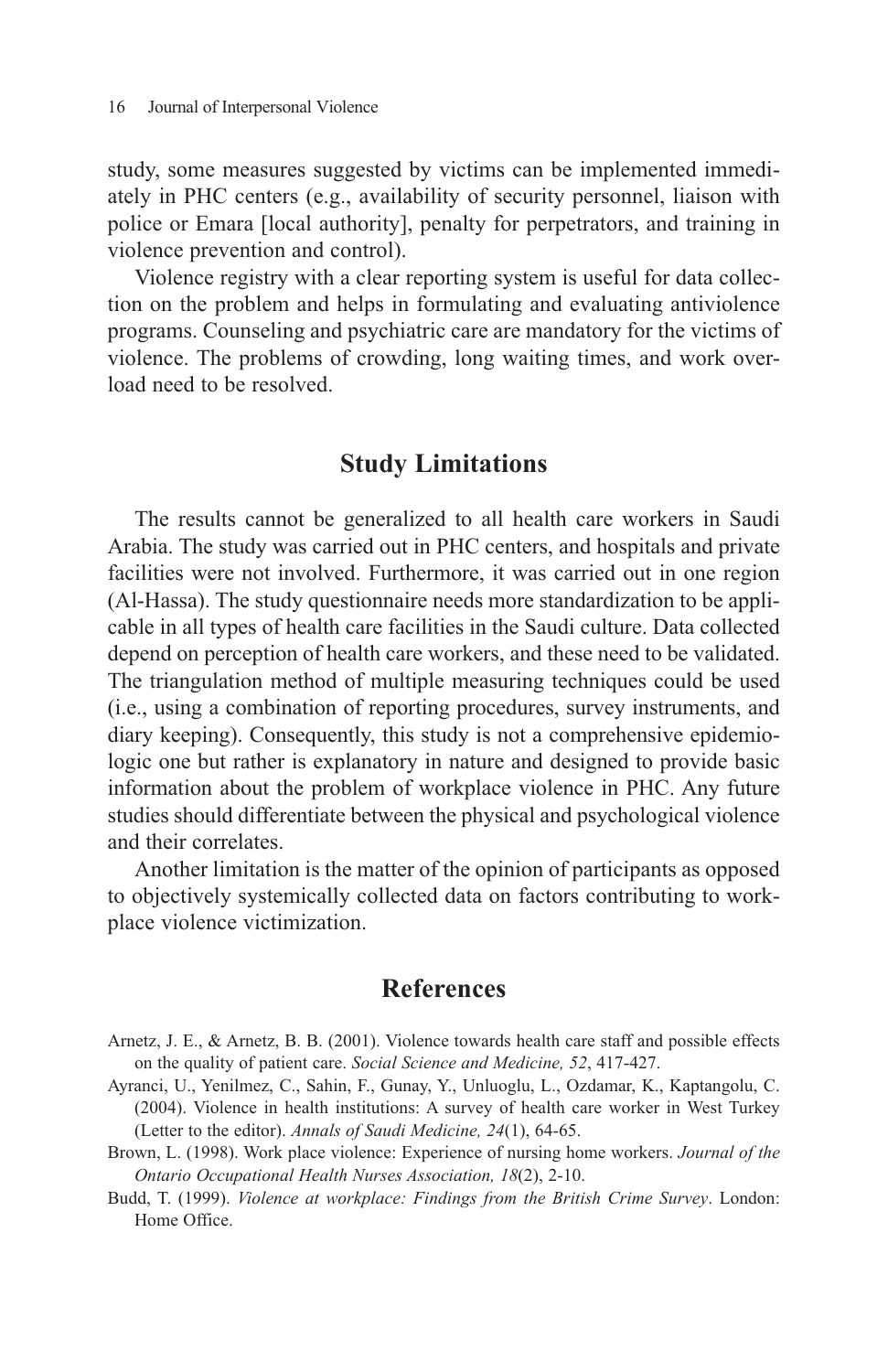- Carmi-Iluz, T., Peleg, R., Freud, T., & Shvartzman, P. (2005). Verbal and physical violence towards hospital- and community-based physicians in the Negev: An observational study. *BMC Health Services Research, 5*, 54.
- Centers for Disease Control and Prevention. (2002, April). *Violence: Occupational hazards in hospitals* (DHHS Publication No. 2002-101). Washington, DC: Department of Health and Human Services, Centers for Disease Control and Prevention, National Institute for Occupational Safety and Health.
- Celil, S. S., Celik, Y., Agirbas, I., & Ugurluoglu, O. (2007). Verbal and physical abuse against nurses in Turkey. *International Nursing Review, 54*, 359-366.
- Cole, L. L., Grubb, P. L., Sauter, S. L., Swanson, N. G., & Lawless, P. (1997). Psychosocial correlates of harassment, threats and fear of violence in the workplace. *Scandinavian Journal of Work Environment & Health, 23*, 450-457.
- Deeb, M. (2003). *Workplace violence in the health sector: Lebanon Country Case Study*. ILO/ ICN/WHO/PSI Joint program on workplace violence in the health sector, Geneva. Retrieved November 30, 2007, from http://www.ilo.org/public/english/dialogue/sector/papers/health/ violence-ccs.pdf
- Di Martino, V. (2002). *Workplace violence in the health sector: Country case studies: Brazil, Bulgaria, Lebanon, Portugal, South Africa, Thailand and an additional Australian study: Synthesis Report*. ILO/ICN/WHO/PSI Joint program on workplace violence in the health sector, Geneva. Retrieved November 30, 2007, from http://www.ilo.org/public/english/ dialogue/sector/papers/health/violence-ccs.pdf
- Di Martino, V. (2003). *Workplace violence in the health sector: Relationship between work stress and workplace violence in the health sector*. ILO/ICN/WHO/PSI Joint program on workplace violence in the health sector, Geneva. Retrieved November 30, 2007, from http://www.ilo.org/public/english/dialogue/sector/papers/health/violence-ccs.pdf
- Duncan, S., Estabrooks, C. A., & Reimer, M. (2000). High rates of workplace violence against nurses: Findings of the Alberta nurse survey (Preliminary research report). *Alberta RN, 56*(2), 13-15.
- Featherstone, R. (1999). Alone on the road: Safety tips for community nurses. *ONA Vision, 26*(2), 27-29.
- Ferrinho, P., Antunes, A. R., Biscaia, A., Conceicao, C., Franteira, I., Craveiro, I., et al. (2003). *Workplace violence in the health sector: Portuguese case study*. ILO/ICN/WHO/ PSI Joint program on workplace violence in the health sector, Geneva. Retrieved November 30, 2007, from http://www.ilo.org/public/english/dialogue/sector/papers/health/violence-ccs .pdf
- Goodman, R. A., Jenkins, E. L., & Mercy, J. A. (1994). Workplace-related homicide among health care workers in the United States, 1980 through 1990. *Journal of the American Medical Association, 272*, 1686-1688.
- Health Professionals and Allied Employees. (2007). *Setting the standard for safe and effective patient care in New Jersey, March 2006*. Available from http://www.hpae.org/
- International Labor Office/International Council of Nurses/World Health Organization/Public Services International. (2002). *Framework guidelines for addressing workplace violence in the health sector: Country case studies research instruments*. ILO/ICN/WHO/PSI Joint program on workplace violence in the health sector, Geneva. Retrieved November 30, 2007, from http://www.ilo.org/public/english/dialogue/sector/papers/health/violence-ccs.pdf
- International Labor Office/International Council of Nurses/World Health Organization/Public Services International. (2003a). *Workplace violence in the health sector: Country case studies research instruments: Research Protocol*. ILO/ICN/WHO/PSI Joint program on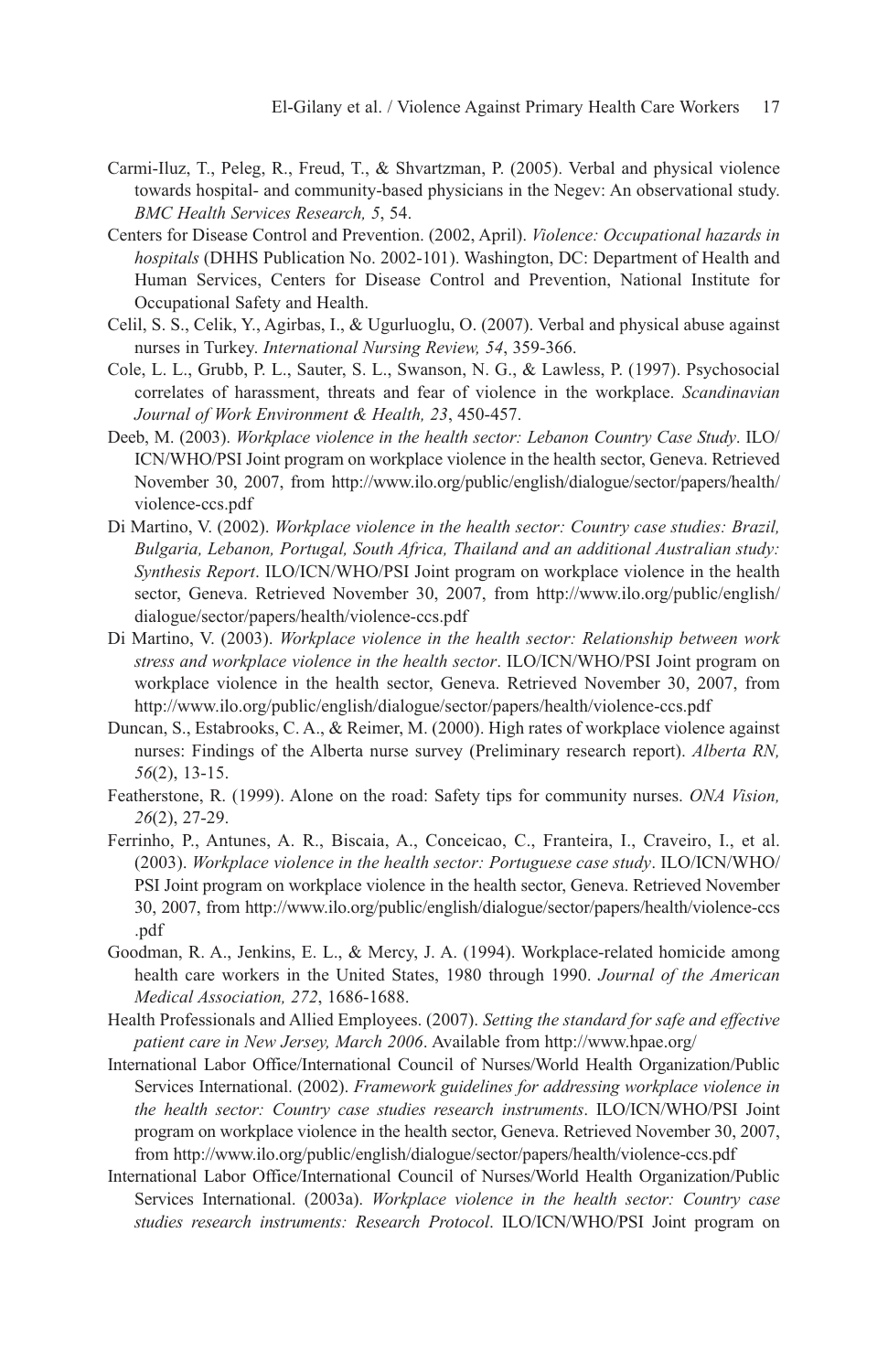18 Journal of Interpersonal Violence

workplace violence in the health sector, Geneva. Retrieved November 30, 2007, from http:// www.ilo.org/public/english/dialogue/sector/papers/health/violence-ccs.pdf

- International Labor Office/International Council of Nurses/World Health Organization/Public Services International. (2003b). *Workplace violence in the health sector: Country case studies research instruments: Survey questionnaire*. ILO/ICN/WHO/PSI Joint program on workplace violence in the health sector, Geneva. Retrieved November 30, 2007, from http://www.ilo.org/public/english/dialogue/sector/papers/health/violence-ccs.pdf
- International Labor Office/International Council of Nurses/World Health Organization/Public Services International. (2003c). *Violence against health personnel in some health care units in Maputo City*. ILO/ICN/WHO/PSI Joint program on workplace violence in the health sector, Geneva. Retrieved November 30, 2007, from http://www.ilo.org/public/ english/dialogue/sector/papers/health/violence-ccs.pdf
- Levin, P. F., Hewitt, J. B., & Misner, S. T. (1998). Insights of nurses about assault in hospitalbased emergency departments. *Image: Journal of Nursing Scholarship, 30*, 249-254.
- Lewis, M. L., & Dehn, D. (1999). Violence against nurses in outpatient mental health settings. *Journal of Psycho-Social Nursing and Mental Health Services, 37*(6), 28-33.
- Mayhew, C. (2002). Occupational violence in industrialized countries: Types, incidence patterns and at risk groups of workers. In M. Gill, B. Fisher, and V. Bowie (Eds.), *Violence at work: Causes, patterns and prevention* (pp. 21-40). Cullompton, UK: Willan.
- Mayhew, C., & Chappell, D. (2003). Workplace violence in the health sector—A case study in Australia. *Journal of Occupational Health and Safety—Australia and New Zealand, 19*(6), 3-43.
- Palacios, M., Loureiro-Dos Santos, M., Barros do Val, M., Medina, M. I., de Abreu, M., Soares-Cardoso, L., et al. (2003). *Workplace violence in the health sector: Country case study: Brazil*. ILO/ICN/WHO/PSI Joint program on workplace violence in the health sector, Geneva. Retrieved November 30, 2007, from http://www.ilo.org/public/english/ dialogue/sector/papers/health/violence-ccs.pdf
- Richards, J. (2003). *Management of workplace violence victims*. ILO/ICN/WHO/PSI Joint program on workplace violence in the health sector, Geneva. Retrieved November 30, 2007, from http://www.ilo.org/public/english/dialogue/sector/papers/health/violence-ccs.pdf
- Rose, M. (1997). A survey of violence towards nursing staff in one large Irish accident and emergency department. *Journal of Emergency Nursing, 23*, 214-219.
- Steinman, S. (2003). *Workplace violence in the health sector: Country case study: South Africa*. ILO/ICN/WHO/PSI Joint program on workplace violence in the health sector, Geneva. Retrieved November 30, 2007, from http://www.ilo.org/public/english/dialogue/ sector/papers/health/violence-ccs.pdf
- Sripichyakan, K., Thungpunkum, P., & Supavititpatana, B. (2003). *Workplace violence in health sector: A case study in Thailand*. ILO/ICN/WHO/PSI Joint program on workplace violence in the health sector, Geneva. Retrieved November 30, 2007, from http://www.ilo .org/public/english/dialogue/sector/papers/health/violence-ccs.pdf
- Texas Workers' Compensation Commission. (2007). Workers' Health and Safety Division. Safety Education and Training Programs. *Preventing workplace violence in health care facilities* (Publication No. HS02035B[3-05]). Available from http://gvsafety.com/Documents/SAFETY% 20HANDOUTS/Hospital%20&%20Clinic%20Information/Aggressive%20&%20Violent% 20Patient%20Hazards%20&%20Programs/Preventing%20Workplace%20Violence%20 in%20Healthcare%20Facilities%20Safety%20Topic.pdf